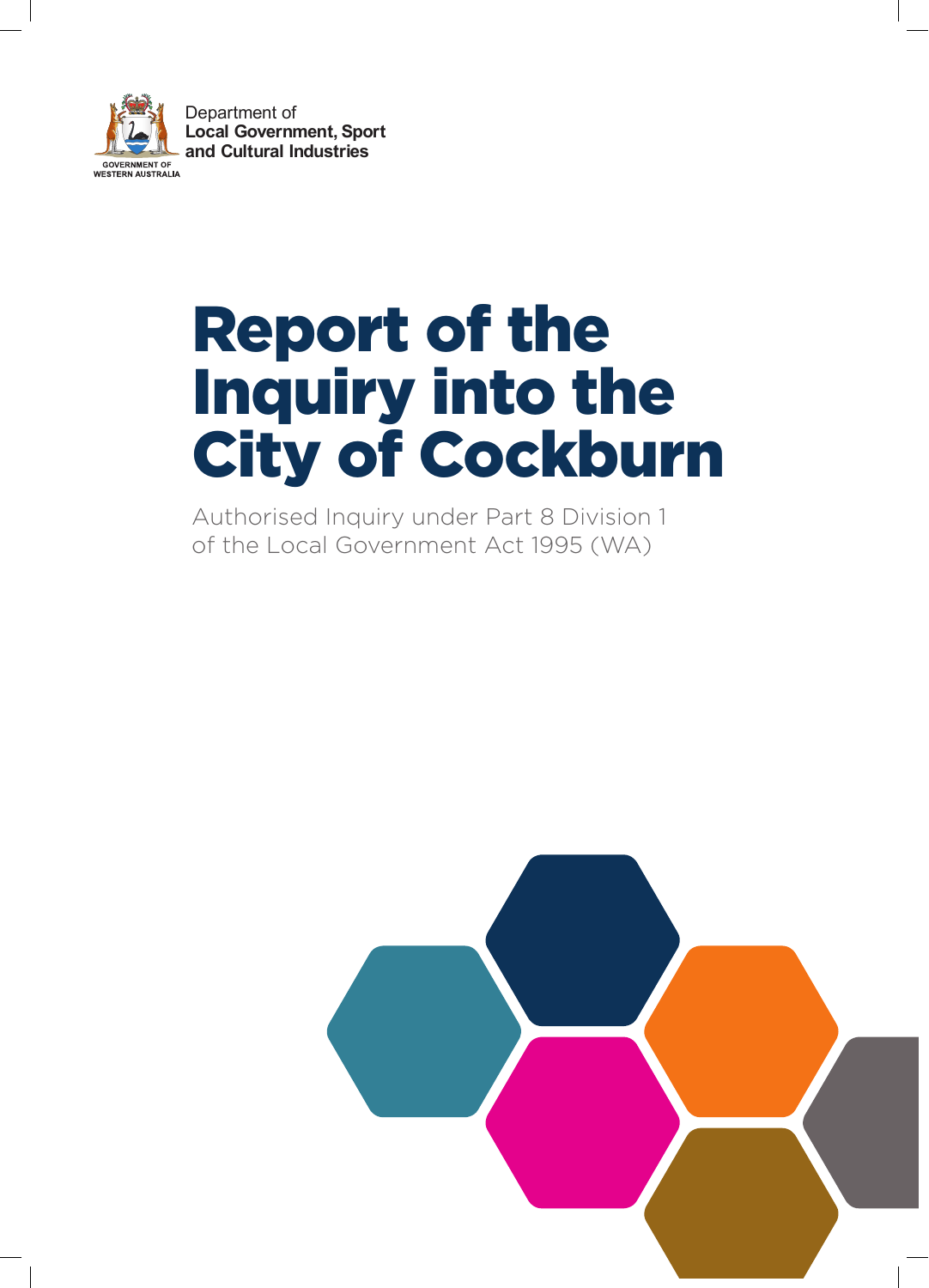#### Copyright

This document contains information, opinions, data, and images ("the material") prepared by the Department of Local Government, Sport and Cultural industries (DLGSC). The material is subject to copyright under the Copyright Act 1968 (Cth), and it is owned by the State of Western Australia through the DLGSC.

DLGSC encourages the availability, dissemination and exchange of public information. Should you wish to deal with the material for any purpose, you must obtain permission from DLGSC. Any permission is granted on the condition that you include the copyright notice "© State of Western Australia through Department of Local Government Sport and Cultural Industries" on all uses.

To obtain such permission, please contact the Corporate Communications team at:

#### Department of Local Government, Sport and Cultural Industries

#### Leederville office

246 Vincent Street Leederville WA 6007

Postal address: PO BOX 8349, Perth Business Centre WA 6849

Email: info@dlgsc.wa.gov.au Website: www.dlgsc.wa.gov.au

#### **Disclaimer**

Whilst the information contained in this document has been formulated with all due care, the DLGSC does not accept any liability to any person for the information (or the use of such information) which is provided in this document or incorporated into it by reference.

The information contained herein is provided on the basis that all persons accessing the document undertake responsibility for assessing the relevance and accuracy of its content.

#### About DLGSC

The DLGSC works with partners across government and within its diverse sectors to enliven the Western Australian community and economy through support for and provision of sporting, recreational, cultural and artistic policy, programs and activities for locals and visitors to the State.

The department provides regulation and support to local governments and the racing, gaming and liquor industries to maintain quality and compliance with relevant legislation, for the benefit of all Western Australians. This publication is current at April 2021.

© State of Western Australia. All rights reserved.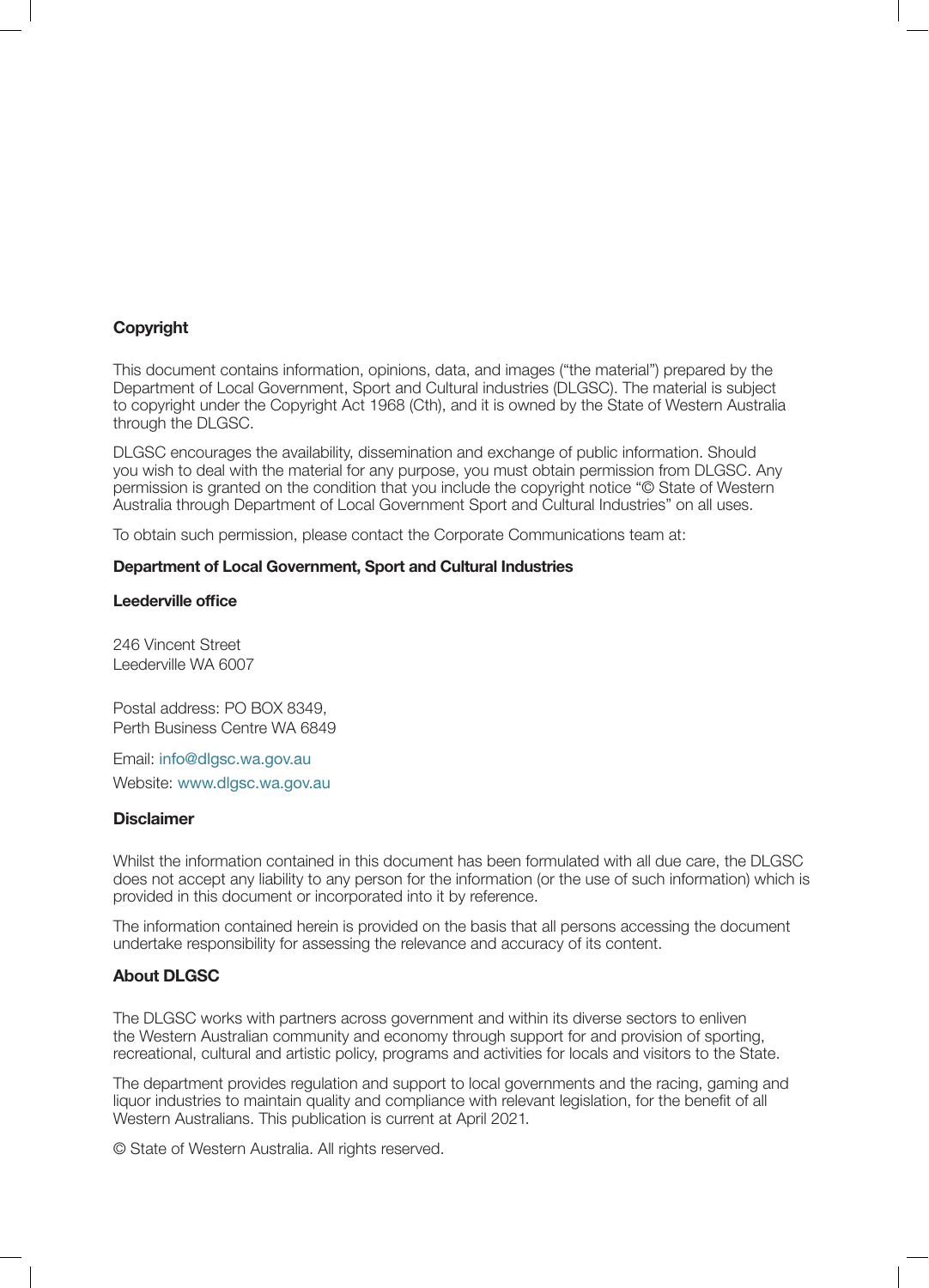# **Table of Contents**

| 1. |  |
|----|--|
| 2. |  |
| 3. |  |
| 4. |  |
| 5. |  |
| 6. |  |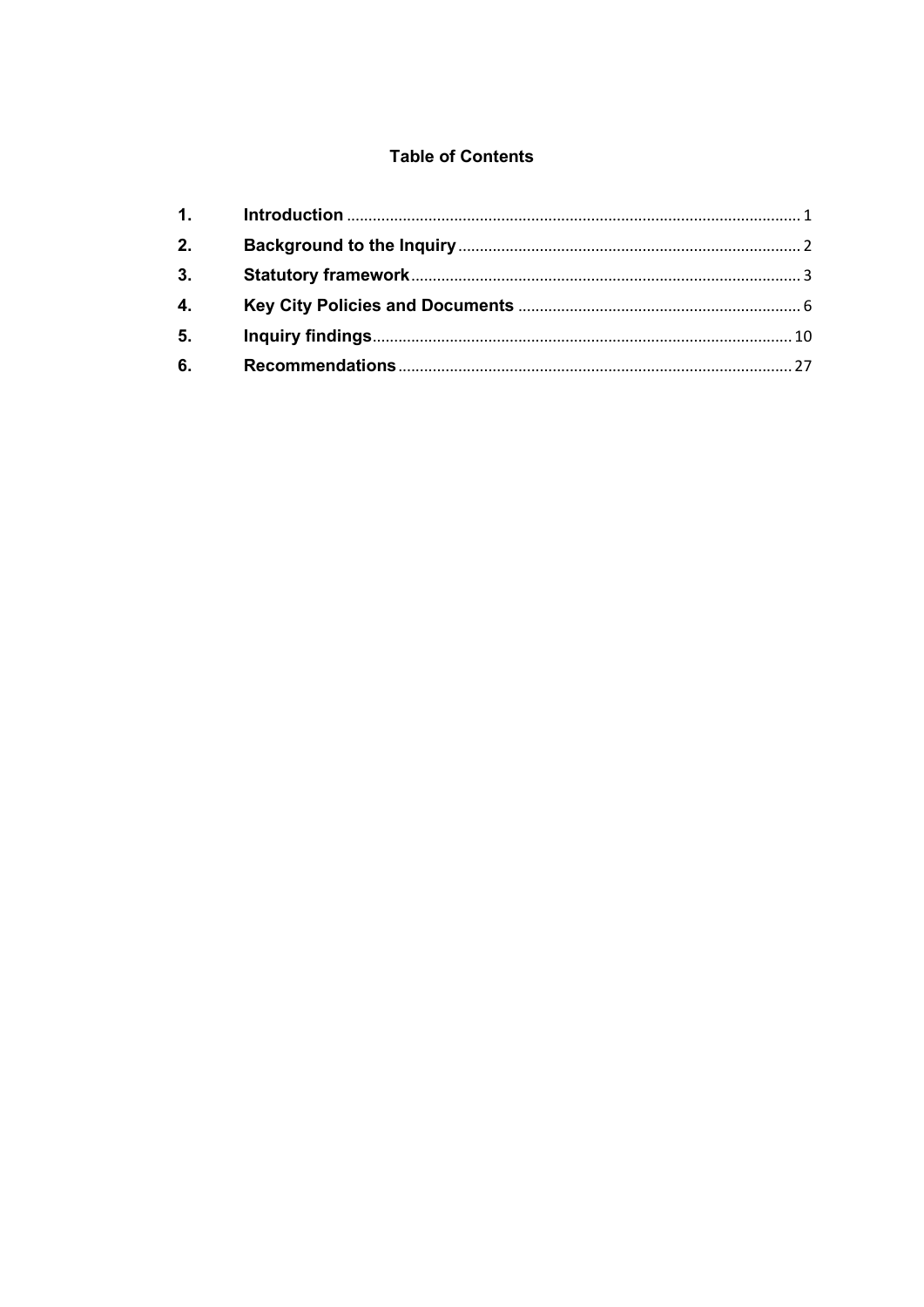# <span id="page-3-0"></span>**1. Introduction**

- 1. The City of Cockburn (**City**) is in Perth's south-western suburbs approximately 24 kilometres south of the Perth Central Business District and around eight kilometres south of Fremantle. According to the City's website it is home to approximately 112,000 people.
- 2. The community is represented by a Mayor and nine Councillors, each elected for four-year terms. The City's elected members (the Councillors and Mayor) represent residents across three wards: the East, West and Central wards.
- 3. The City covers an area of 167.5 square kilometres and includes the suburbs of Atwell, Aubin Grove, Banjup, Beeliar, Bibra Lake, Cockburn Central, Coogee, Coolbellup, Hamilton Hill, Hammond Park, Henderson, Jandakot, Leeming (part), Munster, North Coogee, North Lake, South Lake, Spearwood, Success, Treeby, Wattleup and Yangebup.
- 4. Mr Logan Howlett is currently the Mayor of the City. A new permanent Chief Executive Officer (**CEO**), Mr Tony Brun, commenced at the City in early 2021. *Authorisation*
- 5. Section 8.3(1) of the *Local Government Act 1995* (the **Act**) gives the Director General of the Department of Local Government, Sport and Cultural Industries (the **Department**) the authority to inquire into all local governments and their operations and affairs.
- 6. The Director General may, by written authorisation, authorise a person to inquire into and report on any aspect of a local government or its operations or affairs.

## *Scope of the Inquiry*

- 7. On 14 April 2020, the Director General of the Department authorised an inquiry into the City (the **Inquiry**) in accordance with section 8.3(2) of the Act. The authorisation directed an Inquiry into the City's governance from 1 January 2019 onwards, in the following areas:
	- i) the employment and management of staff;
	- ii) inappropriate workplace behaviour;
	- iii) systems in place for dealing with workplace behaviours;
	- iv) systems for the reporting of misconduct to the appropriate authorities;
	- v) the City's complaint handling procedures for both internal and external complaints; and
	- vi) the workplace culture at the City.
- 8. This report seeks to provide an overview of key matters identified through the Inquiry and outlines findings made by the authorised persons in respect to those matters.
- 9. This report on the outcome of the Department's Inquiry has been compiled in accordance with section 8.13 of the Act by officers of the Department who were authorised to conduct the Inquiry (the **Authorised Persons**).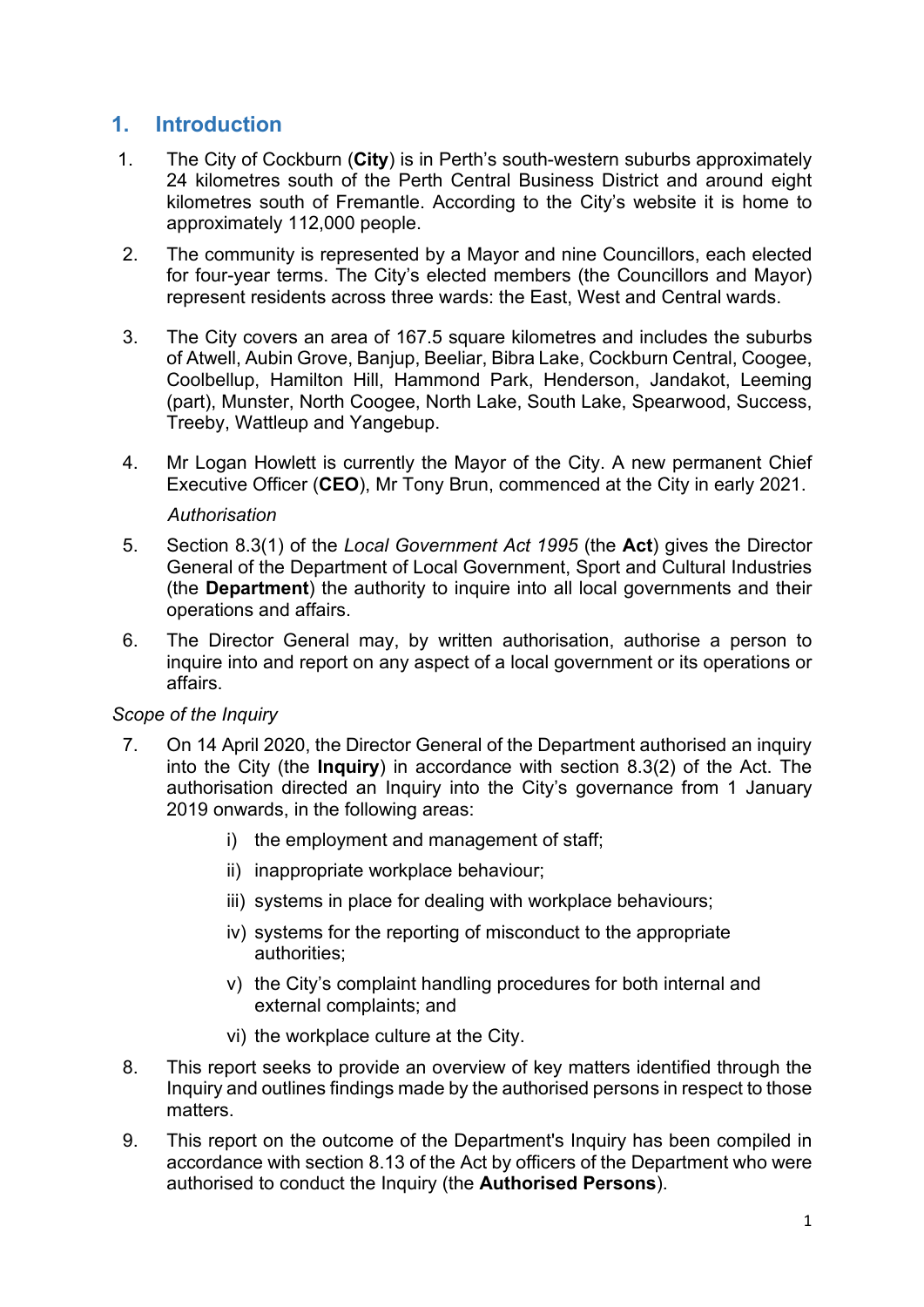*Directions to produce documents, information or property or attend an interview*

- 10. To perform their functions through the Inquiry, the Authorised Persons issued a total of 28 directions to the City requesting the provision of documents, information, or property (**Direction**). The Directions were issued in line with the provisions of section 8.5 of the Act.
- 11. Of the 28 Directions issued, five required elected members to participate in formal interviews as per section 8.5(1)(a) and (b) of the Act. All elected members complied with these directions and interviews took place in April and May of 2020.
- 12. The remaining elected members, including Mayor Logan Howlett undertook interviews with the Authorised Officers on a voluntary basis. These interviews were held between 30 April 2020 and 27 May 2020. Due to Covid-19 restrictions at the time, some of these interviews were held over platforms including Microsoft Teams and Skype.
- 13. Mr Stephen Cain, former CEO of the City, also undertook a voluntary interview with the Authorised Persons on 7 May 2020.
- 14. During the period of the Inquiry, the senior executive staff of the City were:
	- Mr Daniel Arndt Director of Planning and Development. Acting CEO from 27 April 2020.
	- Mr Stuart Downing Director of Finance and Corporate Services. Acting CEO from 24 October 2019 until 27 April 2020.
	- Mr Don Green Director Governance and Community Services.
	- Mr Charles Sullivan Director Engineering and Works.
	- Ms Gail Bowman Executive Manager, Strategy. Ms Bowman's position is not considered to formally be a part of the senior executive, however for the purposes of this report Ms Bowman's position is included here as she was also interviewed as part of the Inquiry.
- 15. All affected persons including relevant elected members and staff members were given an opportunity to comment on this report in draft form before it was finalised. All submissions were considered by the Authorised Persons and form part of this final report.

## <span id="page-4-0"></span>**2. Background to the Inquiry**

16. Prior to the commencement of the Inquiry in April 2020, the Department was made aware of some matters impacting on and involving the City. While these matters themselves are not the specific subject of the Inquiry, it was these events that drew the Department's attention to the City and as such, are matters relevant to the background of the Inquiry.

#### *Allegations of unsafe workplace*

- 17. The City's former CEO, Mr Cain took leave commencing at close of business 23 October 2019, citing an unsafe workplace. Mr Cain's claims related to alleged bullying and harassment by some members of Council.
- 18. Following Mr Cain's bullying complaint, the City commenced an investigation into his claims. Subsequently, the City also undertook an investigation into allegations of misconduct by Mr Cain. This misconduct investigation, and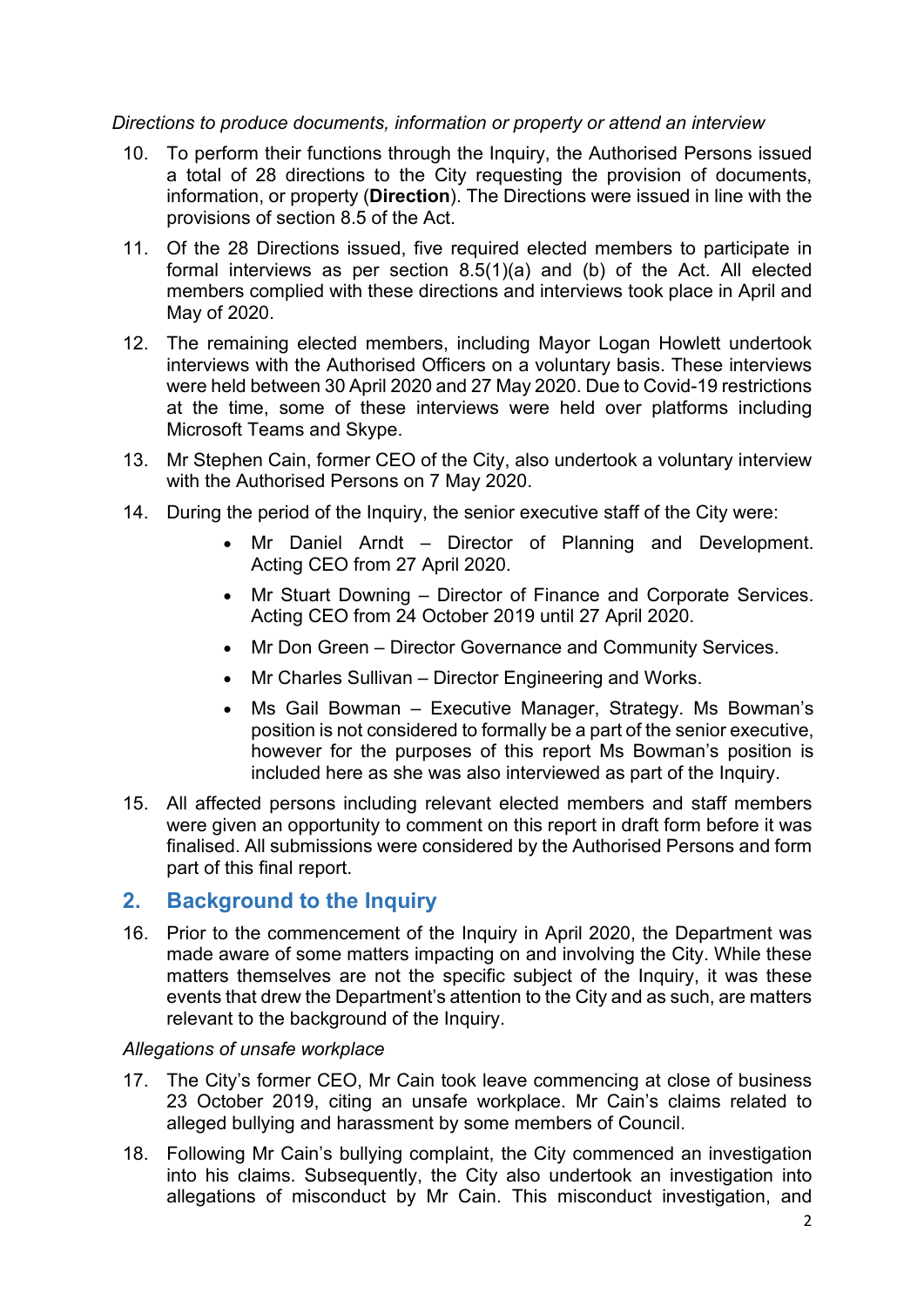related matters, resulted in Mr Cain's employment being terminated by Council at a Special Council Meeting held 16 April 2020.

19. As the alleged misconduct of Mr Cain was investigated by the City and formed the basis for Mr Cain's termination, the allegations were not a matter for the Inquiry and not examined further in this report.

## *Legal proceedings involving elected members*

- 20. In October 2019, the Department was made aware of a successful defamation lawsuit by Cr Lee-Anne Smith (as a private citizen) against Ms Lara Kirkwood (as a private citizen) who is now a councillor and Deputy Mayor of the City. As a result of the defamation proceedings, Ms Kirkwood (now Cr Kirkwood) paid damages to Cr Smith and made a public apology. Also, in October 2019, Cr Smith undertook additional legal action against Cr Chontelle Sands (now Stone).
- 21. On 3 February 2020, Cr Smith was suspended by the State Administrative Tribunal for a period of two months, for failing to comply with an order made by the Local Government Standards Panel.

### *Media attention*

- 22. The City attracted a range of media attention in the 12 to 18-month period leading to the Inquiry. Various forms of media including radio, newspaper, online news sites and nightly news broadcasts reported on the circumstances at the City during this time.
- 23. For example, there was media coverage in respect to a range of allegations made against Cr Smith, including but not limited to alleged inappropriate behaviour on social media, allegations of conflict with members of the Cockburn community and the above-mentioned legal proceedings which involved herself as well as her fellow elected members.
- 24. Likewise, matters surrounding the taking of leave and unsafe workplace allegations made by Mr Cain, as well as his subsequent termination as the City's CEO were also the subject of media coverage and scrutiny.
- 25. Additionally, following the authorisation of the Inquiry in April 2020 media coverage of events at the City continued. This included coverage relating to the actions of another elected member, Councillor Michael Separaovich amid allegations of inappropriate use of social media; specifically, racially motivated posts being made on his Facebook page. It is noted that these allegations have been determined by another jurisdiction, the Local Government Standards Panel and as result, are not the subject of this report.
- 26. The adverse media coverage involving the City, its elected members and CEO drew the Department's (and wider community's) attention to the City and was one of the factors considered by the Director General when authorising the Inquiry.

# <span id="page-5-0"></span>**3. Statutory framework**

27. The Act and associated local government regulations set out the framework for the administration and financial management of local government.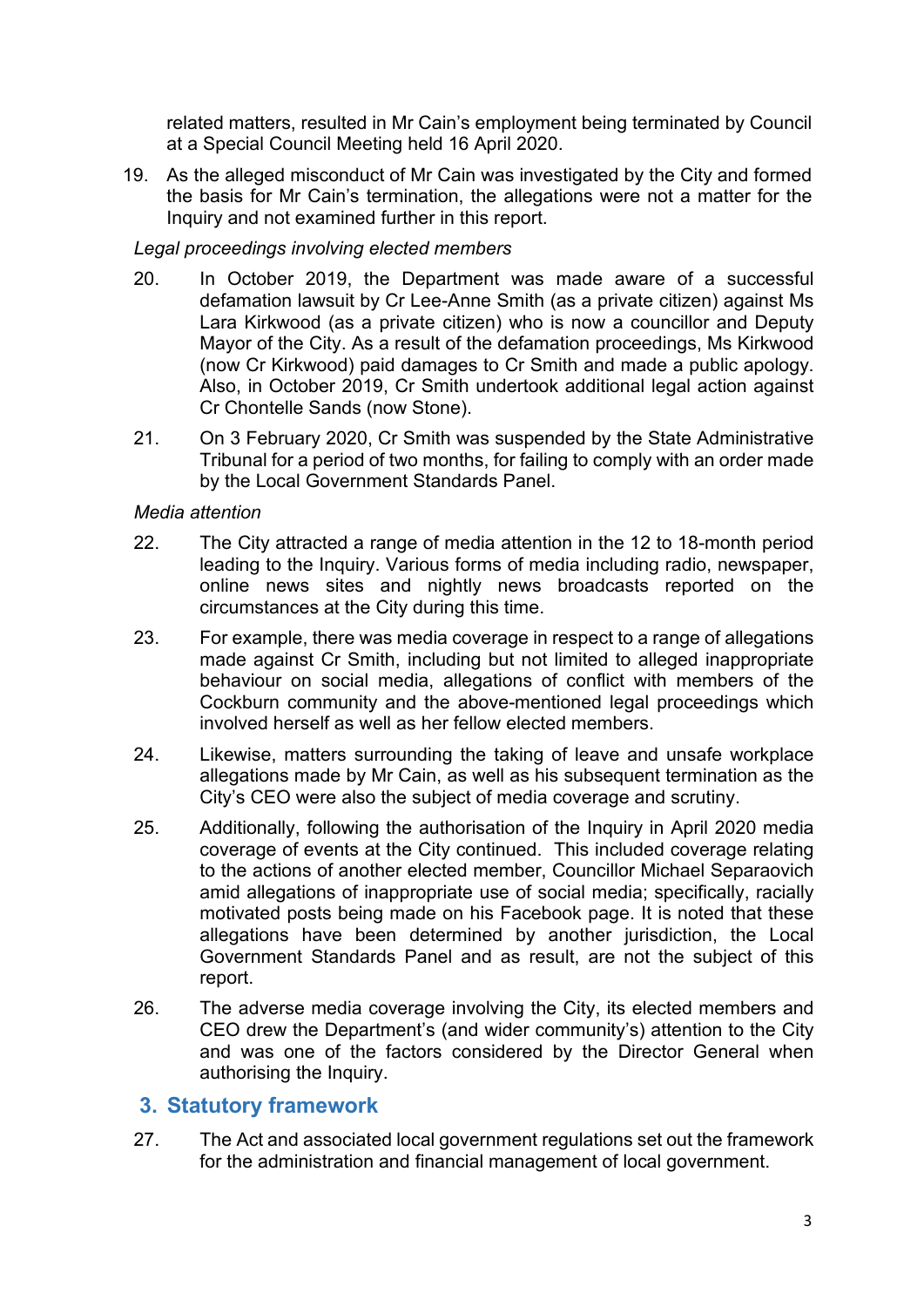- 28. Extracts from the Act and associated legislation have been reproduced here, where relevant to the findings of the Inquiry.
- 29. The Act and various regulations define the roles and responsibilities of the Council, Mayor, Councillors, and the CEO. Relevantly, the Act provides the following in relation to the role of Council and elected councillors:

#### **Section 2.7. Role of council**

- *(1) The council —*
	- *(a) governs the local government's affairs; and*
	- *(b) is responsible for the performance of the local government's functions.*
- *(2) Without limiting subsection (1), the council is to —*
	- *(a) oversee the allocation of the local government's finances and resources; and*
	- *(b) determine the local government's policies.*

### **Section 2.8. Role of mayor or president**

- *(1) The mayor or president —*
	- *(a) presides at meetings in accordance with this Act; and*
	- *(b) provides leadership and guidance to the community in the district; and*
	- *(c) carries out civic and ceremonial duties on behalf of the local government; and*
	- *(d) speaks on behalf of the local government; and*
	- *(e) performs such other functions as are given to the mayor or president by this Act or any other written law; and*
	- *(f) liaises with the CEO on the local government's affairs and the performance of its functions.*
- *(2) Section 2.10 applies to a councillor who is also the mayor or president and extends to a mayor or president who is not a councillor.*

#### **Section 2.10. Role of councillors**

*A councillor —*

- *(a) represents the interests of electors, ratepayers and residents of the district; and*
- *(b) provides leadership and guidance to the community in the district; and*
- *(c) facilitates communication between the community and the council; and*
- *(d) participates in the local government's decision-making processes at council and committee meetings; and*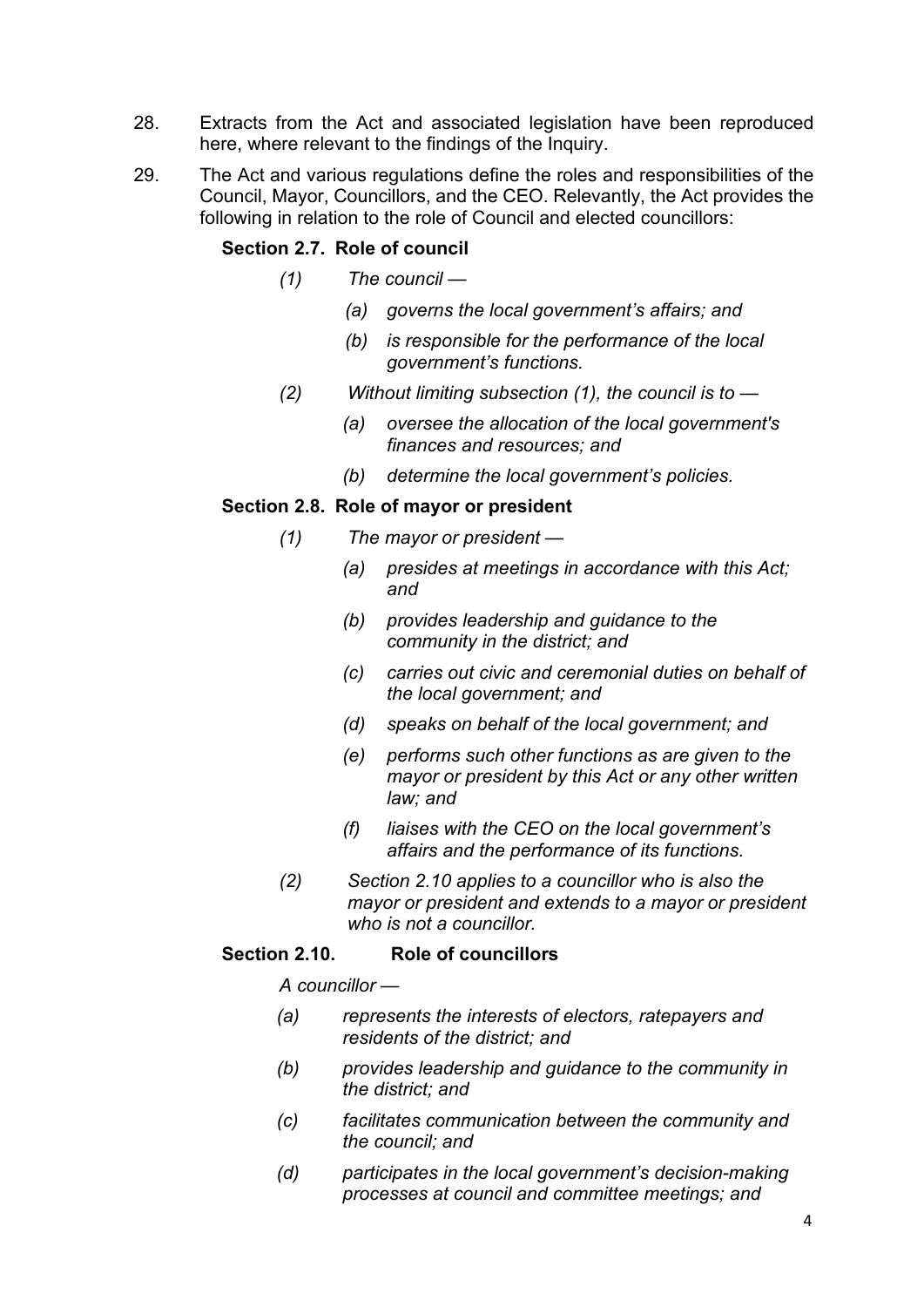#### *(e) performs such other functions as are given to a councillor by this Act or any other written law.*

- 30. It is important to note that individual elected members have no authority to make independent decisions or participate in the day-to-day operations and administration of the local government. All authority sits with the Council as a whole and that authority is exercised by simple or absolute majority decisions at formal council or committee meetings.
- 31. As the Mayor and Councillors are not involved in operational or administrative matters, each local government employs a CEO and other staff for the purposes of day-to-day running of the local government.
- 32. The CEO is directly appointed by Council through an absolute majority decision and is the link between elected members and local government staff. All other local government staff report to the CEO. The Act provides the following as to the role of the CEO:

### **Section 5.41 Functions of CEO**

*The CEO's functions are to —*

- *(a) advise the council in relation to the functions of a local government under this Act and other written laws; and*
- *(b) ensure that advice and information is available to the council so that informed decisions can be made; and*
- *(c) cause council decisions to be implemented; and*
- *(d) manage the day to day operations of the local government; and*
- *(e) liaise with the mayor or president on the local government's affairs and the performance of the local government's functions; and*
- *(f) speak on behalf of the local government if the mayor or president agrees; and*
- *(g) be responsible for the employment, management, supervision, direction and dismissal of other employees (subject to section 5.37(2) in relation to senior employees); and*
- *(h) ensure that records and documents of the local government are properly kept for the purposes of this Act and any other written law; and*
- *(i) perform any other function specified or delegated by the local government or imposed under this Act or any other written law as a function to be performed by the CEO.*
- 33. Section 5.42 of the Act provides for a Council to delegate, in writing to the CEO, the exercise of some of its powers or the discharge of its duties, subject to some exceptions (e.g. borrowing money, decisions requiring an absolute majority of council members, appointing an auditor).
- 34. Outside these delegated powers from Council, as provided for by section 5.41 above, it is the CEO's principal role to manage the day-to-day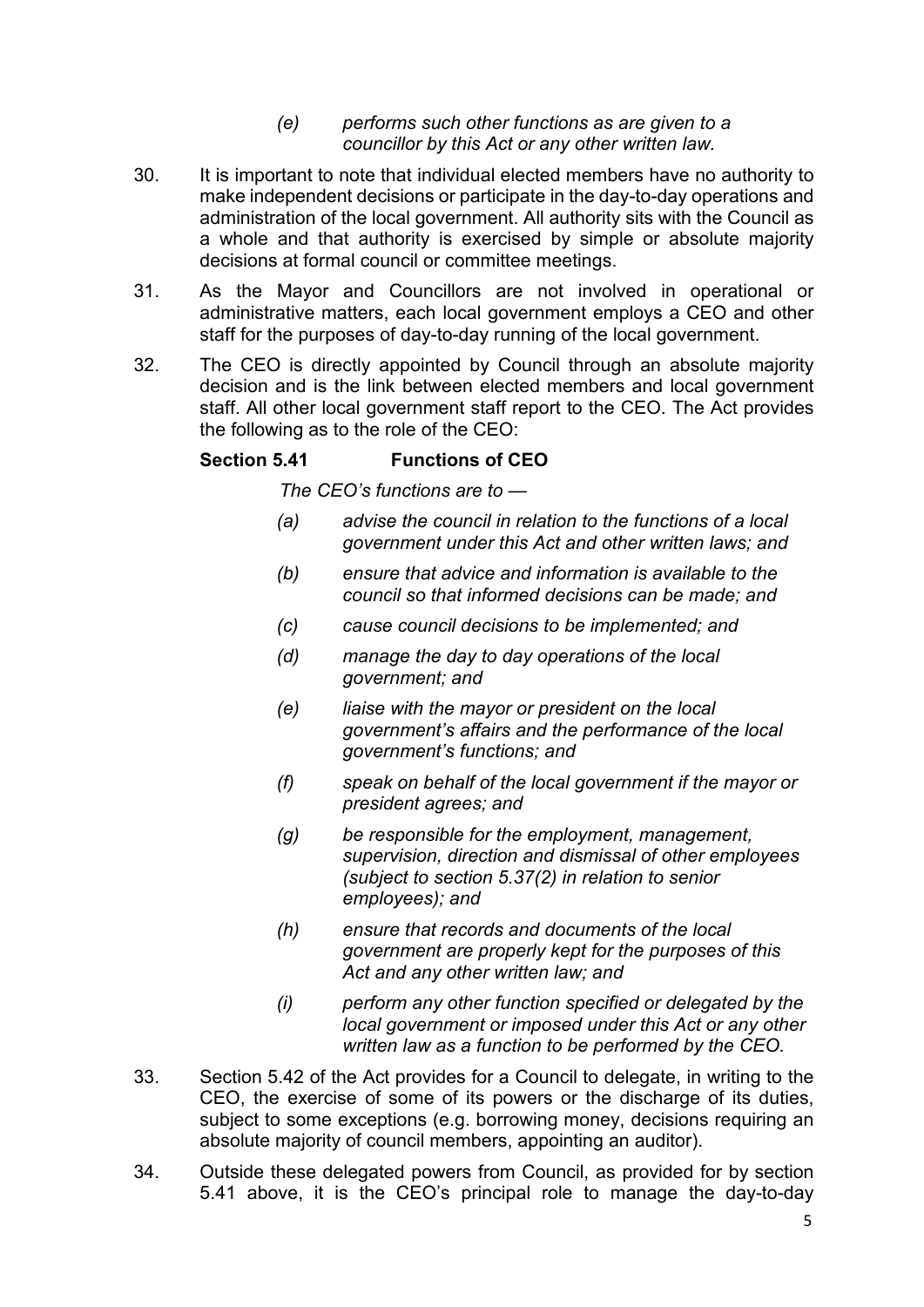operations of the local government and its staff. Consequently, the role of individual local government staff members is determined by the CEO.

- 35. Section 5.44 of the Act allows the CEO to delegate in writing to any employee of the local government the exercise of any of the CEO's powers or the discharge of any of the CEO's duties, other than the power of delegation. With some qualifications, under section 5.44 the CEO is permitted to delegate a power or duty the exercise or discharge of which was delegated to the CEO by the Council under section 5.42 of the Act.
- 36. The statutory provisions for local government are intended to guide and promote accountability, transparency, and good governance in local government. The Act and the recently gazetted *Local Government (Model Code of Conduct) Regulations 2021* (made under the Act) are the current, predominant source of these requirements as they prescribe not only detailed direction on conduct that is or is not permitted but also a set of principles against which elected members and local government employees conduct can be measured and to which they are to be held accountable.
- 37. While this is the case, other legislation also exists by which the conduct of local government employees and elected members can be measured. The *Corruption, Crime and Misconduct Act 2003* (CCM Act) is one such piece of legislation that should be referred to by local governments in respect to measuring and determining appropriate conduct. The CCM Act creates an obligation for public agencies (including local governments) to report any information which involves, or may involve, suspected misconduct to relevant agencies.
- 38. Under the CCM Act, misconduct is classified as either serious or minor in nature, and the obligation of public agencies to notify the Corruption and Crime Commission (CCC) or Public Sector Commission (PSC) respectively of any suspected misconduct is paramount. In the case of local governments, the principal notifying officer is the CEO. Through the CCM Act, CEO's are required to notify the CCC or PSC in writing, of any matter that they suspect, on reasonable grounds, concerns serious or minor misconduct.
- 39. While this may be the case, in the interests of natural justice, procedural fairness and good governance, upon receipt of a complaint of alleged misconduct or inappropriate behaviour a local government should, in the first instance, refer the matter to either the PSC or CCC, prior to considering initiating their own investigation.

# <span id="page-8-0"></span>**4. Key City Policies and Documents**

## *Codes of Conduct - Staff*

- 40. Section 5.103(1) of the Act requires a local government to prepare a code of conduct to be observed by council members, committee members and employees. At the time of the Inquiry, the City had both a Code of Conduct for Staff and Code of Conduct for Elected Members.
- 41. Part 3 of the Code of Conduct for Staff identifies the appropriate conduct for an employee of the City. Relevantly it states: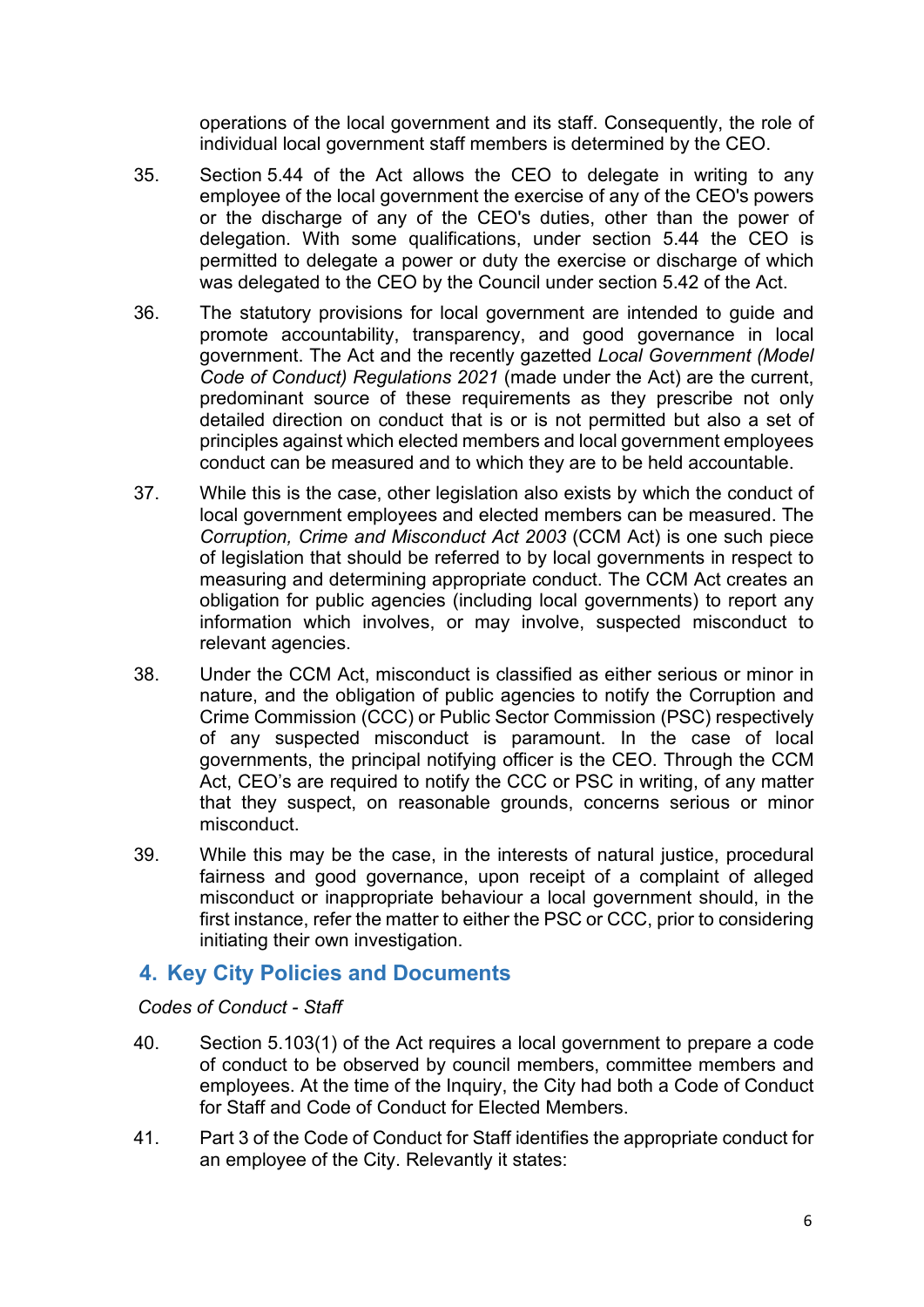*3.1 Staff shall not use confidential information to gain improper advantage for themselves or for any other person or body, in ways which are inconsistent with their obligation to act impartially, or to improperly cause harm or detriment to any person or organisation.*

*3.3 Staff shall observe the highest standards of honesty and integrity and avoid conduct that might suggest any departure from these standards.*

- 42. At the time of the Inquiry, Regulation 34C of the *Local Government (Administration) Regulations 1996* was in place. Regulation 34C required that a local government's Code of Conduct for employees include a requirement that employees with an interest in a matter that may adversely affect their impartiality, to disclose the nature of the interest. As of February 2021, the Administration Regulations were amended. While the requirements for the disclosures of impartiality interest remain the same, as of February 2021 this requirement is provided for by Regulation 19AD.
- 43. The version of the City's Code of Conduct for Staff provided to Authorised Persons during the Inquiry included the provisions for disclosing an interest in clause 3.6:

*(1) In this Code "interest" means an interest that could, or could reasonably be perceived to, adversely affect the impartiality of the person having the interest and includes an interest arising from kinship, friendship or membership of an association.*

*(2) A person who is an employee and who has an interest in any matter to be discussed a Council or Committee meeting attended by the person is to disclose the nature of the interest*

- *(a) in a written notice given to the CEO before the meeting; or*
- *(b) at the meeting immediately before the matter is discussed.*

#### *Code of Conduct – Elected Members*

44. The version of the City's Code of Conduct for Elected Members that was in place at the time of the Inquiry prescribed the roles and objectives of an elected member of the City. Part 2.4 of the City's Code of Conduct for Elected Members, 'Roles and Objectives' states, in part:

*44.4 An elected member shall always act:-*

- *as a leader on issues of importance to the community;*
- *honestly, impartially and with integrity in its dealings with all elements of the community;*
- *tolerantly by acknowledging the right of individuals both on Council and in the community, to hold differing opinions and to express those opinions;*
- *independently and free of undue influences created by pecuniary interests and other conflicts of interest; and*
- *in an ethical and procedurally fair manner in all of its dealings*.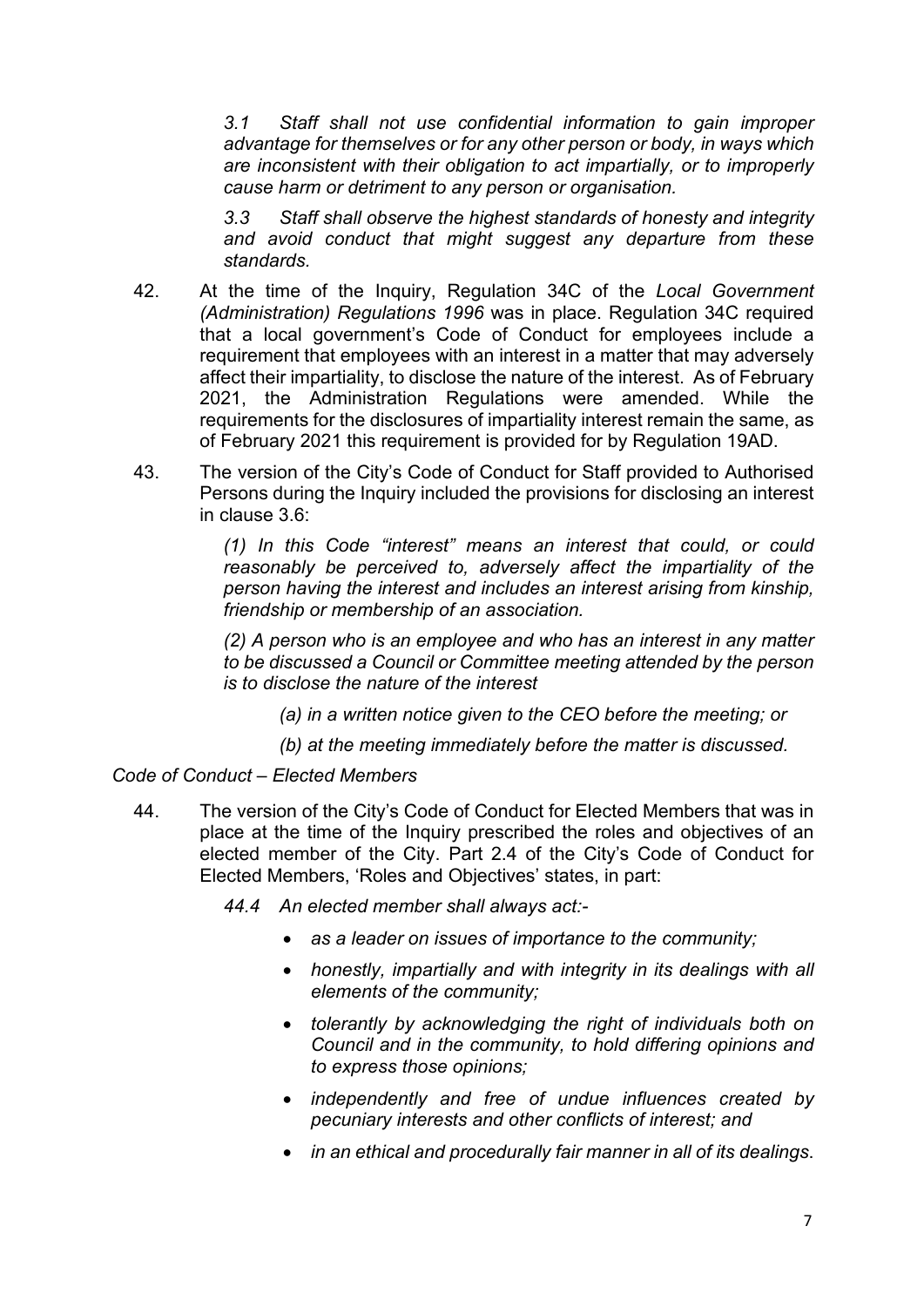45. Part 3 of the Code of Conduct for Elected Members deals with the Conduct of Elected Members. Relevant to the findings of this report, part 3.1 stated, in part, that:

"*Elected Members shall act and be seen to act;*

- *Properly and in accordance with the requirements of the law and the terms of this Code;*
- *Co-operatively with Council staff through appropriately defined communication channels;*
- *To communicate and confirm Council decisions and policies in a positive and proactive manner in the community, regardless of the level of personal support for Council's collective decisions; and*
- *To make no allegations which are improper or derogatory and refrain from any form of conduct, in the performance of their official or professional duties, which may cause any reasonable person unwarranted offence or embarrassment"*.
- 46. The Code of Conduct for Elected Members also included information about the expected conduct of elected members when using social media, including but not limited to the following:
	- *5.2 (a) Elected Members are responsible for the content they publish in a personal capacity on any form of social media platform and in this regard must understand their legal obligations...*

*As civic leaders, Elected Members must comply with the requirements of the Local Government Act 1995 and the Local Government (Rules of Conduct) Regulations 2007 and such obligations extend to when Elected Members use social media to communicate with the community.*

- *(b) In view of this, Elected Members when using social media must:*
	- *Only disclose and discuss publicly available information;*
	- *Ensure that all content published is accurate and not misleading and complies with all relevant City policies and legislative requirements;*
	- *Be polite and respectful to all people they interact with;*
	- *Avoid making negative comments about the Elected Members or Administration of the City of Cockburn or members of the community;*
	- *Avoid making any comment of post any material that might otherwise cause damage to other persons, or bring the City's reputation into question;*
	- *Comply with their record keeping responsibilities when using social media for Elected Members activities and*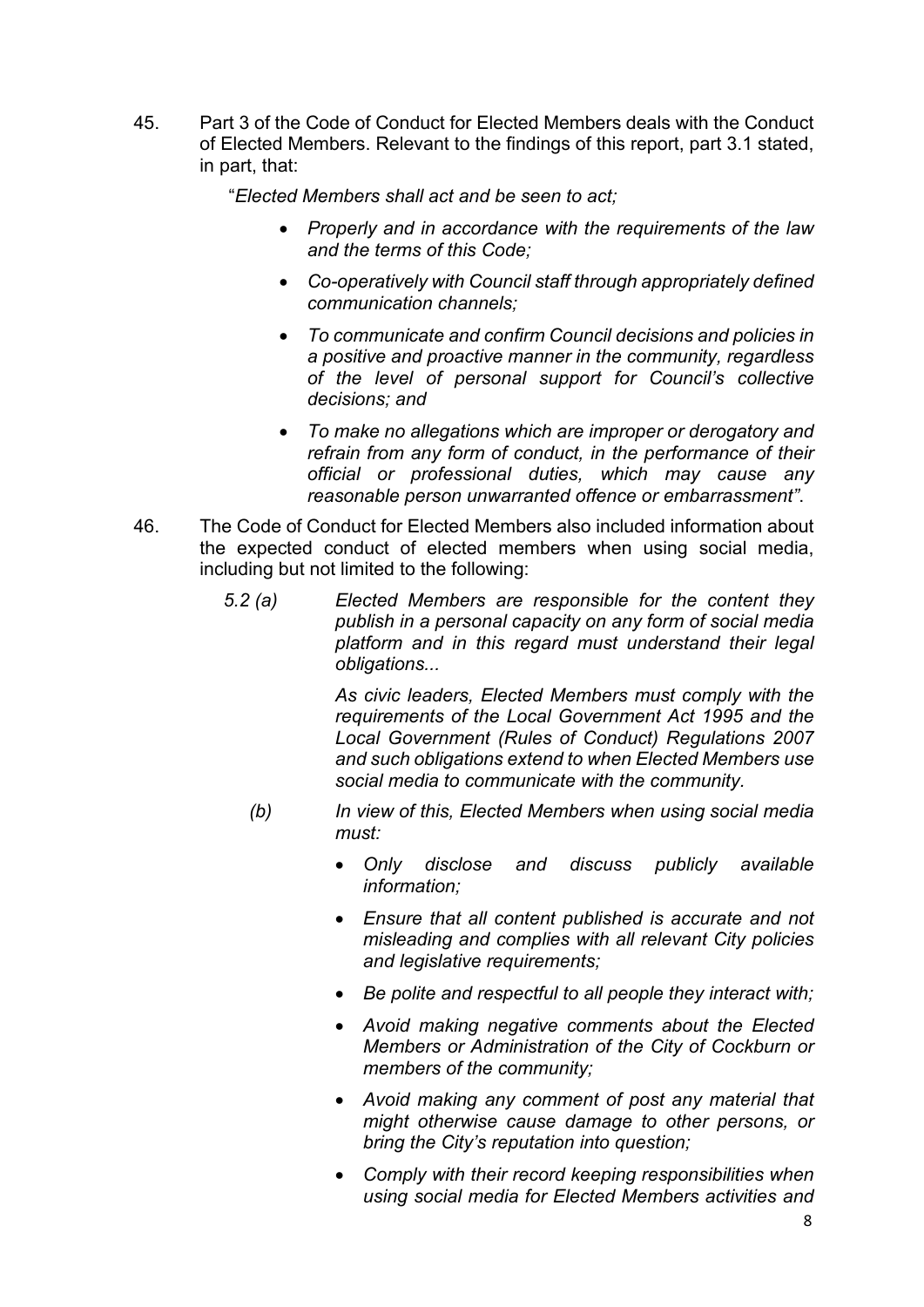*Council related matters by providing a copy of the post to the City's Administration;*

- *(c) Elected Members when using social media must not:*
	- *post material that is offensive, obscene, defamatory, threatening, harassing, bullying, discriminatory, hateful, racist, sexist or otherwise unlawful;*
	- *use or disclose any confidential information obtained in their capacity as an Elected Member of the City, or release information to the public before it has been dealt with by Council or approved for release by the City;*
	- *mention or disclose staff members names or positions publicly or through private means (direct message) via social media.*

Policy: *Legal Representation & Costs Indemnification – Elected Members & Employees* [sic]

- 47. The City's Legal Representation & Costs Indemnification Policy was adopted by Council on 13 December 2018. According to the policy reviewed by Authorised Persons, the policy "…is designed to protect the interests of Council members and employees where they become involved in civil legal proceedings because of their official functions".
- 48. The policy defines legal representation as "…*the provision of legal services, to or on behalf of a Council member or employee, by an approved lawyer, that are in respect of (a) a matter or matters arising from the performance of the function of the Council member or employee; and (b) legal proceedings involving the Council member of employees that have been, or may be, instituted*."
- 49. Relevantly, part (3) 'Applications for Financial Assistance' of the policy states the following statements in respect to applications for financial assistance:

*2. A member or employee requesting financial support for legal services under this policy is to make an application in writing, where possible in advance, to the Council providing full details of the circumstances of the matter and the legal services required.*

*… 5. Where there is need for the provision of urgent legal services before an application can be considered by Council, the CEO may give an authorisation to the value of \$10,000 provided that the power to make such an authorisation has been delegated to the CEO in writing under section 5.42 of the Local Government Act 1995.*

*6. Where it is the CEO who is seeking urgent financial support for legal services, the Council shall deal with the application*…

50. The delegation of authority from Council to the CEO to approve the provision of financial assistance for legal representation to elected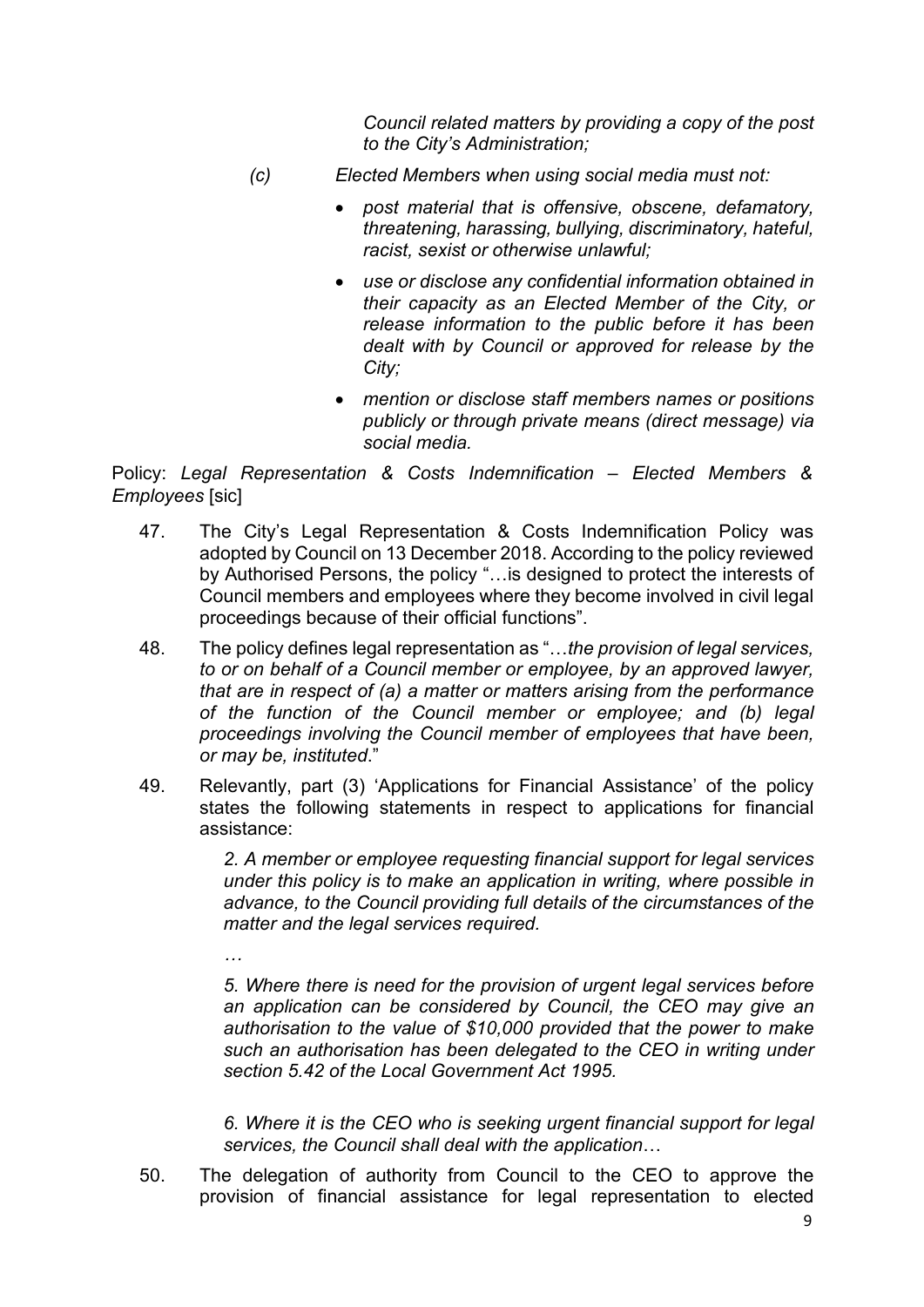members and/or employees is made under delegation LGAES13 'Legal Representation – Elected Members and Employees Delegation of Authority'.

51. Relevantly, the delegation provides these various conditions:

*"The application cannot wait until a meeting of Council is convened for the application to be considered; approval of up to \$10,000 and approved applications to be informed to all elected members."*

Policy: *Obtaining Legal Advice & Other Expert Advice & Legal Proceedings Between the City of Cockburn & Other Parties* [sic]

- 52. The City's Obtaining Legal and Other Expert Advice Policy [abbreviated] was also adopted by Council on 13 December 2018. The policy "….provides a mechanism to expedite the acquisition of legal and other expert advice, as required, and also provides a system enabling advice and the ongoing status of legal proceedings of the City to be provided to all elected members on a regular basis".
- 53. Notably, part (2) of the policy states "*The Chief Executive Officer is authorised to obtain legal and other expert advice as is deemed necessary to maintain the proper administration of Council affairs, subject to the following conditions: -*

*in the instances where Council has resolved or requested to seek legal or other expert advice, a copy of that advice and Council's letter of instruction be provided to all Elected Members as soon as practicable within seven(7) days of receipt by the City unless otherwise resolved by Council;"*

- 54. Relevant sections of part (4) of the policy 'Responding to Legal Proceedings' state:
	- *1. "This section applies to any legal proceedings to which the City is required to formally respond.*
	- *2. The Elected Members must be advised that a legal proceeding has been commenced against the City as soon as practicable after the City has been given notice of the proceeding."*

# <span id="page-12-0"></span>**5. Inquiry findings**

#### **5.1 Council culture and cohesion**

- 55. In November 2019, investigators from the Department met with the then Acting Chief Executive Officer Mr Stuart Downing, members of the senior executive team, Mayor Howlett, and other elected members to discuss matters at the City.
- 56. Through these discussions (and subsequently through interviews conducted as part of the Inquiry during April and May 2020) several concerning issues within the Council group were identified and are summarised, in part, below.

#### *Conflicts between elected members and elected member behaviour*

57. In initial conversations with Departmental officers, concerns were raised about conflicts between elected members, and public displays of poor elected member behaviour in settings such as meetings. One elected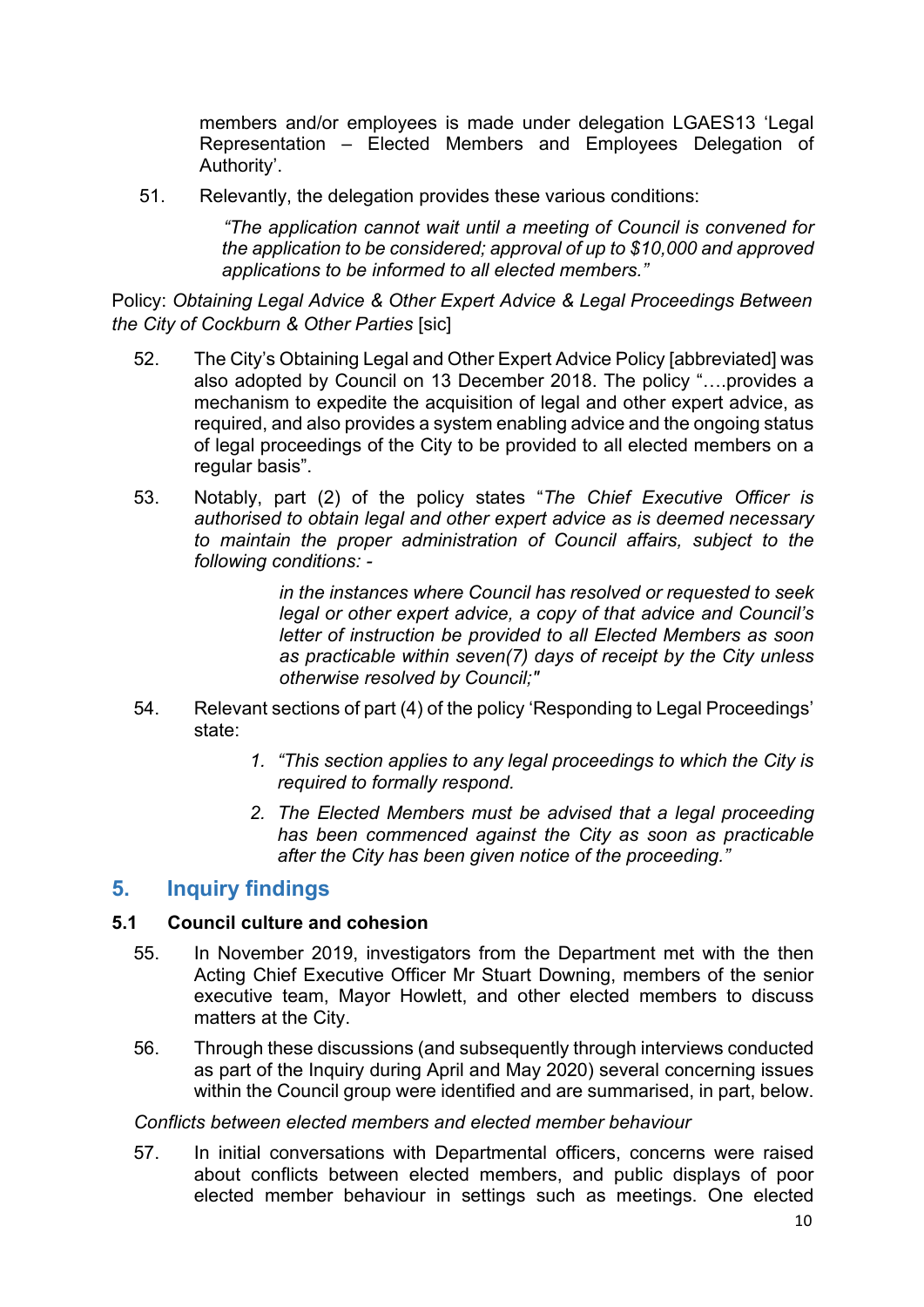member reported that some members acted like children and appeared to show a lack of respect for the meeting process and for their roles as elected officials.

- 58. Elected members also discussed their concerns about the publicised incidents of legal action between their colleagues. Elected members felt that these incidents had affected the way elected members interacted with each other in the Council chamber; creating an environment where elected members were reluctant to have open and frank discussions with each other, for fear of retribution.
- 59. Around the same time as officers from the Department met with persons from the City in late 2019, an email was sent by two of the City's elected members to their colleagues, the then Acting CEO and the Director of Governance and Community Services.
- 60. The email identified concerns about the culture within Council and the behaviours of elected members including statements such as "…behaviours and a culture that is extremely concerning", "The current culture appears to be one of blame and shame. There appears to be a lack of openness and communication…" and "There are divisions and factions…."
- 61. When the Inquiry was authorised in April 2020, the Authorised Persons interviewed all elected members. Through the interviews, it was noted that while there was some improvement in behaviour from some members, the earlier issues identified around culture and behaviour were still apparent and creating conflict within the elected member group. It was reported that internal conflicts between elected members were still a cause for concern as were incidents of inappropriate behaviours by some elected members in public settings, including in meetings and on social media.
- 62. One of the elected members interviewed felt that some of their fellow elected members viewed their colleagues as competition and instead of focusing their energies on improving the City, they appeared more focused on competing and creating conflict with each other. A second elected member also identified competition between elected members as a cause for concern, stating it was "…disconcerting and destabilising".
- 63. Another elected member noted that some colleagues had displayed disruptive behaviour during meetings, appearing reluctant to follow standing orders and frequently speaking out during meetings after the presiding member had asked that they cease. They felt this demonstrated a lack of respect for the meeting process, and for the role they held as an elected member.

#### *Elected members use of social media*

- 64. Elected members posting inappropriate content on social media platforms such as Facebook was also identified as a problem amongst some in the elected member group.
- 65. For example, Mayor Howlett advised the Authorised Persons that the use of Facebook by some members of Council had "created some grief" between elected members and with members of the community, referring to some social media posts made by elected members as "shocking".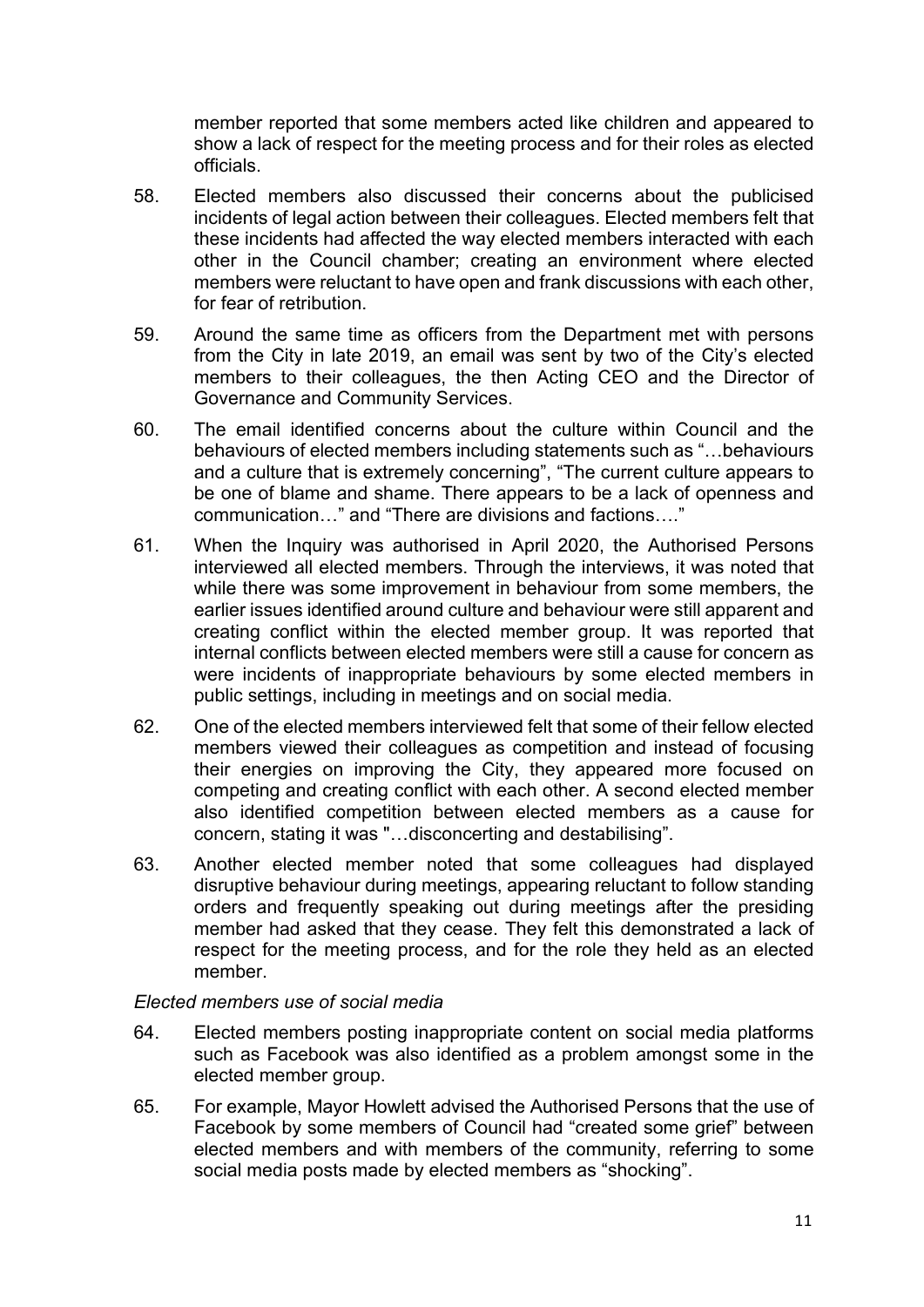- 66. He stated that so problematic was the use of social media platforms such as Facebook by some elected members that Council had previously sought to review its Elected Member Code of Conduct to address the inappropriate use of social media and to ensure more clear and concise rules around its use were articulated. He noted however, that despite the review of the Elected Member Code of Conduct, the problems remained.
- 67. During the Inquiry, Authorised Persons reviewed the Code of Conduct and note that part 5.2 refers specifically to social media use. It states amongst other things, that elected members "must not post material that is offensive, obscene, defamatory, threatening, harassing, bullying, discriminatory, hateful, racist, sexist, or otherwise unlawful"; "must be polite and respectful to all people they interact with"; "must avoid making negative comments about the Elected Members or Administration of the City of Cockburn or members of the community"
- 68. Based on information provided to the Inquiry and more recent media coverage about the use of social media by some of the City's elected members - it is apparent that some members of Council have failed to comply with the requirements of the Code when they have used social media, and through their social media use, have not demonstrated behaviours expected of local government elected officials.
- 69. Authorised Persons note that the City's elected members are also required to abide by the Elected Members Communication Policy, which outlines principles by which elected members should communicate with the administration and community. Although this policy mentions the use of email and social media, it does not include any reference to the expectations and requirements of their use by elected members.
- 70. It is the view of the Authorised Persons that the City's policy should be strengthened to better articulate best practice requirements for elected members using email and social media, with an added emphasis on the appropriate use of technology for communicating with members of the wider community. The City may also wish to consider the development of a new social media policy.

#### *Role of the Mayor*

- 71. A common theme that emerged through the Authorised Persons interviews with both employees and elected members was the Mayor's leadership of Council, in particular his role in managing poor elected member behaviour.
- 72. While almost all persons interviewed agreed that Mayor Howlett was an effective community leader, had a good rapport with the community and performed official Mayoral duties well, concerns were raised about his ability to manage elected members behaviour during meetings.
- 73. The conduct of elected members and the role of the Mayor in managing this conduct was identified as an issue by several persons interviewed. During interview, one elected member said they felt as though the Mayor would be reluctant to point out when poor behaviour was occurring. Another elected member advised that following the Authorisation of the Inquiry they had noticed an improvement in the Mayor's chairing of Council meetings but noted that in the past meetings "could have been managed better". This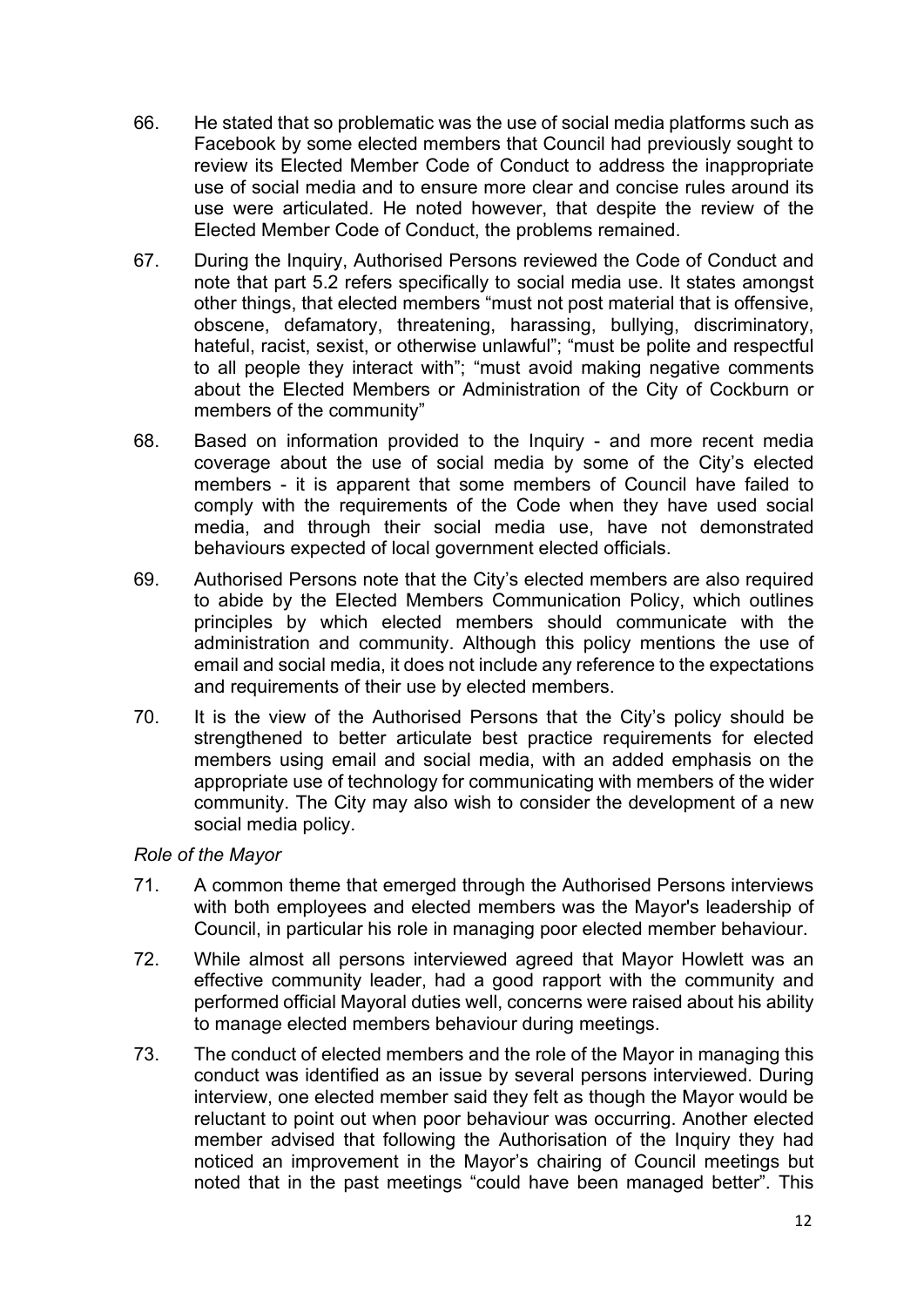councillor also made comment as to improved behaviour of council since the commencement of the Inquiry. At interview, a member of the City's executive team stated that they believed the Mayor understood his role as Mayor and presiding member well, and noted that while he controlled meetings well, they could be controlled better.

74. The Mayor's perceived ability (or lack of) to control poor/unacceptable behaviour of elected members was also mentioned by interviewees in relation to the City's agenda briefing sessions. While this was identified as an issue in itself, Authorised Persons interviews with members of Council and staff also identified some broader concerns about the conduct of the briefing sessions (and the behaviours or elected members during those meetings) which should be addressed by the City to ensure good governance into the future (see below).

### *Conduct of briefing sessions*

- 75. At the time of the Inquiry, in addition to monthly Ordinary Council Meetings (OCM), the City held monthly Agenda Briefing Sessions on a Thursday one week prior to the OCM. Alongside regular monthly briefing sessions, the City also held a range of ad-hoc briefing sessions on other matters of relevance to Council, sometimes with external guests attending to present topics or ideas.
- 76. During interviews with elected members and staff, Authorised Persons were advised of past incidents of some elected members 'screaming' at the former CEO Mr Cain during briefing sessions, arguing with members of the public who had attended to present information to Council and some elected members being under the apparent influence of alcohol.
- 77. While these behaviours were noted to be exhibited by a select number of elected members only, not indicative of all elected members behaviour at briefing sessions and were less apparent in more recent times, it is evident there may be some underlying issues with the City's briefing sessions including in respect to the way in which they are conducted more generally. Notably, at the at the time of the Inquiry being held, the briefing sessions were chaired by the CEO, closed to the public and very informal.
- 78. While it is accepted that briefing sessions are less formalised than meetings of Council, the Department does not support CEO's chairing of briefing sessions, as to do so may obscure the distinct and separate roles of the administration and Council.
- 79. The Department's 'Operational Guideline 5 Council forums' also recommends that local governments clearly distinguish between the types of forums they may hold (i.e. Concept forums versus Agenda forums/briefing sessions), that all forums or briefing sessions are governed by comprehensive procedures (like standing orders), and wherever possible be open to the public.
- 80. During his interview with the Authorised Persons, Mayor Howlett discussed the briefing sessions in relation to the behaviours of elected members, the role of the CEO and how he saw his role as Mayor during the briefing sessions. Comments made in his interview (and in interviews with other elected members and employees about the briefing sessions) support the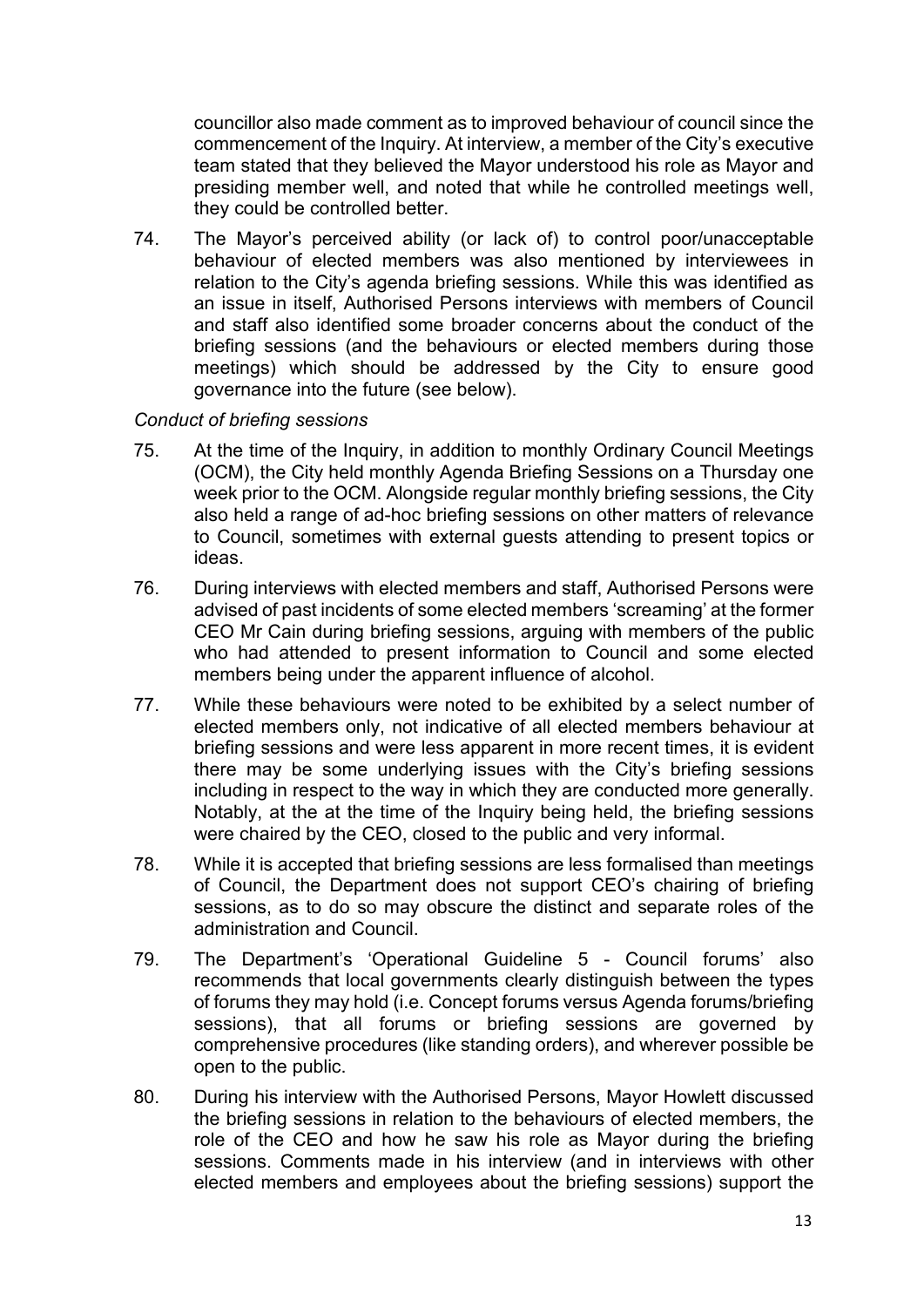Department's position in relation to the holding of briefing sessions as set out above.

- 81. For example, the Mayor stated he had no authority at the briefing sessions and that because the sessions were chaired by the CEO, he saw himself as "the same as all elected members", unable to exert his authority as Mayor to preside over the briefing sessions and call members to order if they were behaving poorly. This also aligns with comments made by other elected member where they felt the Mayor did not control bad behaviour at briefing sessions.
- 82. The Mayor noted he had previously raised the matter of behaviour with the City's administration and spoke of occasions when he had to ask the CEO to better control the briefing sessions, and the behaviour of elected members. He suggested that some behavioural issues could have been avoided had he been presiding over the briefing sessions. The Mayor also stated that it was his preference for the briefing sessions to be open to the public and have a more formalised structure, but noted some other elected members were opposed to this idea.
- 83. The Authorised Persons agree with these sentiments. Specifically, it is the view of the Authorised Persons that as duly elected Mayor, whose role it is to preside over, and keep order in meetings of Council, the Mayor should also preside over and maintain order at briefing sessions. This may avoid any inconsistency in perceived acceptable behaviours in briefing sessions, as well as avoiding the obscuring of the distinct and separate roles of the local government CEO and its Council. Further, having briefing sessions open to the public where possible and with a more formalised structure, would ensure good governance.
- 84. In summary, the Authorised Persons recommend that the City holistically review its practices in respect to briefing sessions. This should include a move away from the practice of the CEO chairing briefing sessions, a comprehensive review of the structure, organisation and purpose of briefing sessions including a delineation between the types of briefing sessions being held; the development of adequate policies, procedures and protocols to dictate how sessions/forums should be conducted and consideration given to opening agenda briefing sessions to the public.

#### **5.2 Administration acting without the formal authority of Council**

- 85. Following receipt of a letter by Mr Cain on 23 October 2019 whereby he alleged he was being subject to an unsafe workplace and would be taking leave, the Council met informally the following day (24 October 2019).
- 86. Authorised Persons were advised that the purpose of this informal meeting was to discuss matters raised in Mr Cain's letter. A second informal meeting of Council occurred on 31 October 2019.
- 87. In the intervening period, a letter dated 28 October 2019 signed by Mayor Howlett was sent to Mr Cain. The letter stated, among other things, that Council would appoint an external consultant to investigate Mr Cain's allegations and that Mr Cain's IT system access, including access to emails, had been temporarily suspended for the duration of his absence from work.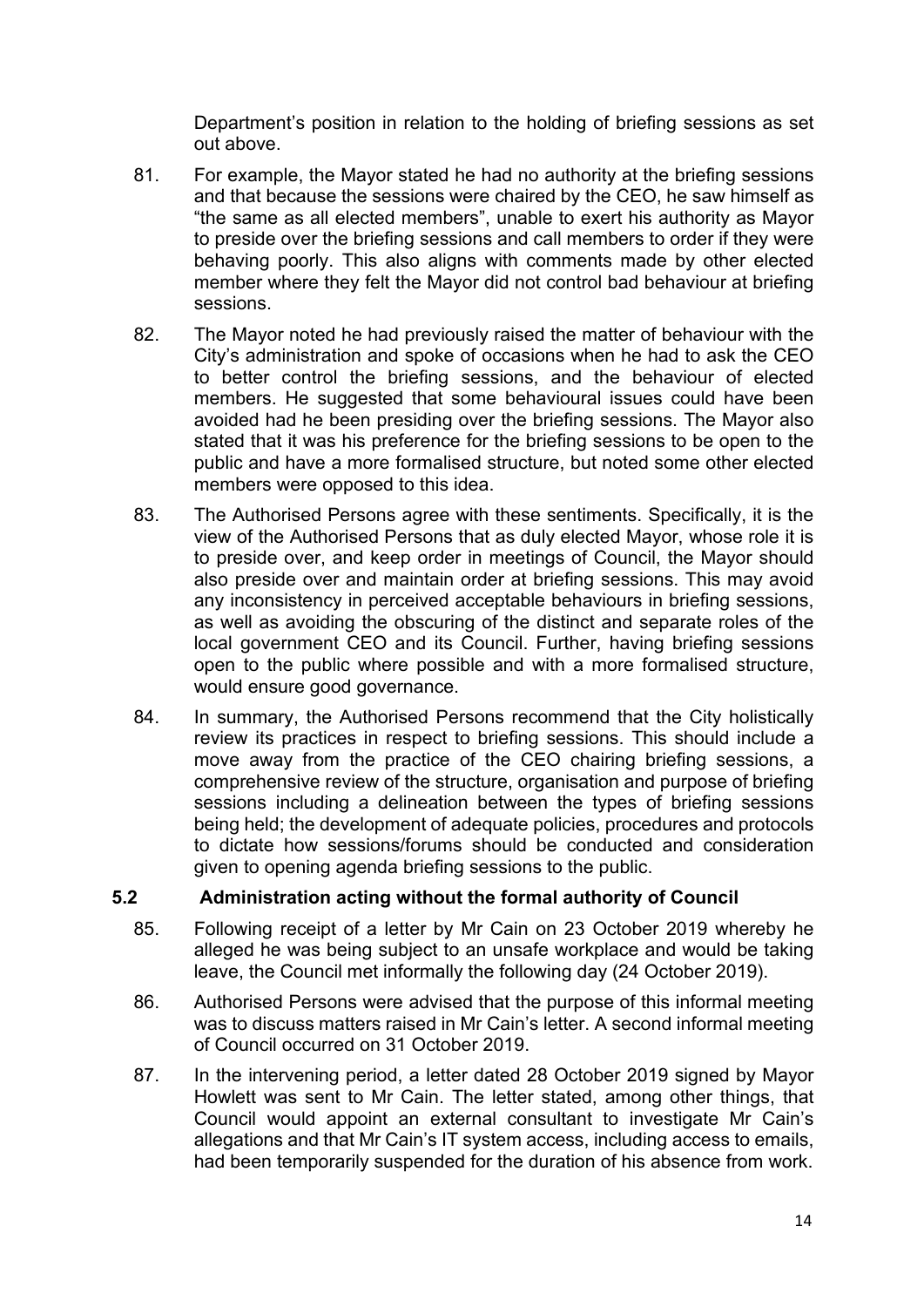- 88. However, when the letter was sent on 28 October 2019, Council had not formally met to authorise any course of action in relation to Mr Cain. The first formal meeting of Council to discuss this matter was held 4 November 2019.
- 89. Through his lawyers, Mr Cain raised the issue of the disconnection of his email account with the City. It was his view that the City did not have the authority to undertake that action, without a formal Council resolution.
- 90. During interview, Mayor Howlett was asked about this incident and noted that Council was concerned with Mr Cain's health and wellbeing so had determined (and subsequently requested action of the administration) that to ease any mental stressors on Mr Cain, it would be appropriate to immediately disconnect his email account.
- 91. While it is not the Authorised Person's position to provide further comment on the health or welfare implications behind the Councils decision, from a legislative position it is the Authorised Persons view that the actions of Council in this matter were inconsistent with the requirements of the Act.
- 92. It is the view of the Authorise Persons that the Act clearly prescribes the role of Council and its decision-making processes. It provides that elected members participate in the decision-making process at council meetings, and that the authority to make decisions is exercised by Council via simple or absolute majority decisions at formal meetings of council, or committees with delegated authority, only. The Authorised Persons recognise that Council's may run informal forums inclusive of briefing session or concept forums, however no binding decisions should be made at these "informal" meetings.
- 93. As the Council is responsible for appointing the CEO, to demonstrate good governance, any decision made regarding the CEO's employment status and/or conditions should be made by way of a Council resolution, in a formal meeting setting. Regardless of the Council's motivation behind making the decision to suspend Mr Cain's IT access, the decision to alter the employment conditions of their employee (i.e. the CEO) should have been made via a formal resolution of Council. Moreover, without a formal resolution, it is the view of the Authorised Persons that the City's administration lacked appropriate authority to implement the decision.
- 94. The Inquiry also identified a separate incident whereby the City's administration acted without the formal authority of Council. This occurred followed a meeting of Council in December 2019.
- 95. At a Special Council Meeting held 4 December 2019, Council considered two matters behind closed doors, Confidential Staff Matters 1 and 2.
- 96. Through 'Confidential Staff Matter 2' Council resolved, among other things, to undertake an investigation into allegations of misconduct being committed by Mr Cain while he was on a leave of absence.
- 97. The decision of Council included a motion to investigate whether Mr Cain had committed misconduct by, among other things, attending the "NGAA Conference on or about 10 November 2019".
- 98. Subsequently, at two other Special Meetings of Council (11 March and 16 April 2020) when the investigation into Mr Cain's alleged misconduct was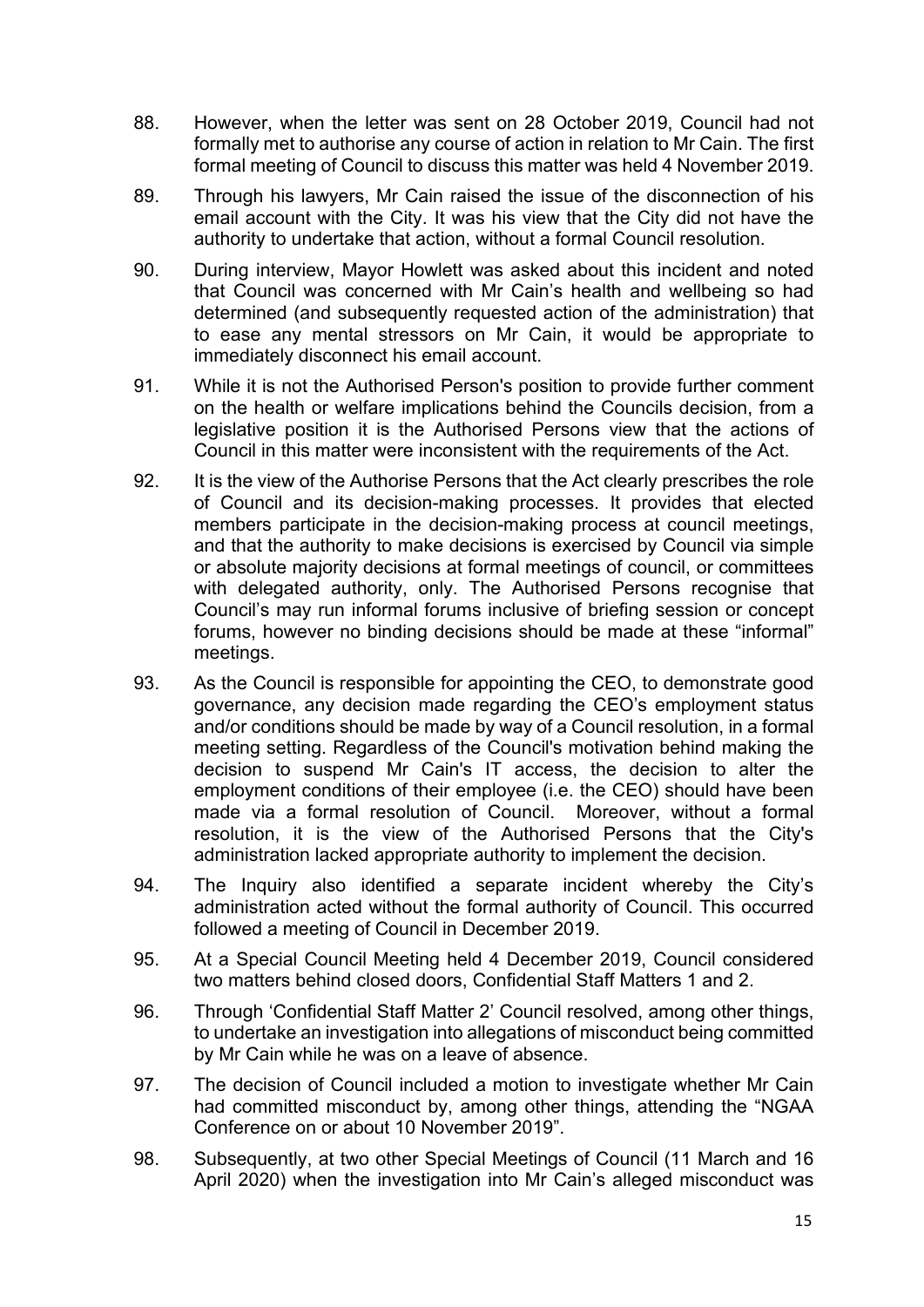further considered by Council, part of the misconduct allegations had been changed in staff reports.

- 99. Specifically, the initial allegation relating to Mr Cain attending an event as per the Council resolution of 4 December 2019 "the NGAA conference on or about the 10 November 2019" was substituted in subsequent reports with "the LG Pro Conference Dinner on 7 November 2019".
- 100. As Acting CEO during this time, Mr Downing was asked about this matter in his interview with Authorised Persons. He indicated that when the City found out Mr Cain had not attended the NGAA conference and had in fact been seen at another event, he advised the City's lawyers to amend the terms of the investigation.
- 101. When put to him by the Authorised Persons that this change should be reported back to Council as it was the subject of a Council resolution, Mr Downing did not agree this was required.
- 102. Mr Downing indicated that he was of this view that because the misconduct investigation was about whether Mr Cain attended workplace functions after Council directed him not to, and the event in question was according to Mr Downing, "just a name, one of the named functions" allegedly attended by Mr Cain, that the change to scope was simply part of the investigative process and was something that could be done without authority from Council.
- 103. It is the Authorised Persons position that Mr Downing's view is incorrect. Had the Council resolution been to investigate Mr Cain's attendance at events as a general matter, the change to the investigation terms may have been appropriate. However, as the Council resolution was specific as to the event Council wished to have investigated (being the NGAA conference) Council should have, at minimum, been advised of the proposed change in scope.
- 104. The Act clearly indicates that the Council are the decision-making body of the local government. In contrast, the role of the of the CEO is, amongst other duties, to advise Council in relation to the Act, to ensure that advice and information is made readily available to Council so that Council may make informed decisions and to implement decisions of Council. While there may not have been intent to mislead Council on behalf of the Acting CEO, it remains that it is not the role of the CEO to make changes or amendments to a Council resolution without the express authority of Council.
- 105. Notwithstanding the actions of the administration in changing the investigations terms of reference (and in effect, the Council resolution), it was also Council that received and accepted the reports provided by the administration, even when it was presented with information that did not align with its initial resolution of 4 December 2019. By these actions, Authorised Persons are of the view that Council also displayed poor governance and a lack of oversight in respect to matters coming before it.

#### **5.3 Inappropriate involvement in Council's decision-making**

106. At the virtual Special Meeting of Council of 16 April 2020, Council resolved to terminate the contract of Mr Cain as the City's CEO. After the meeting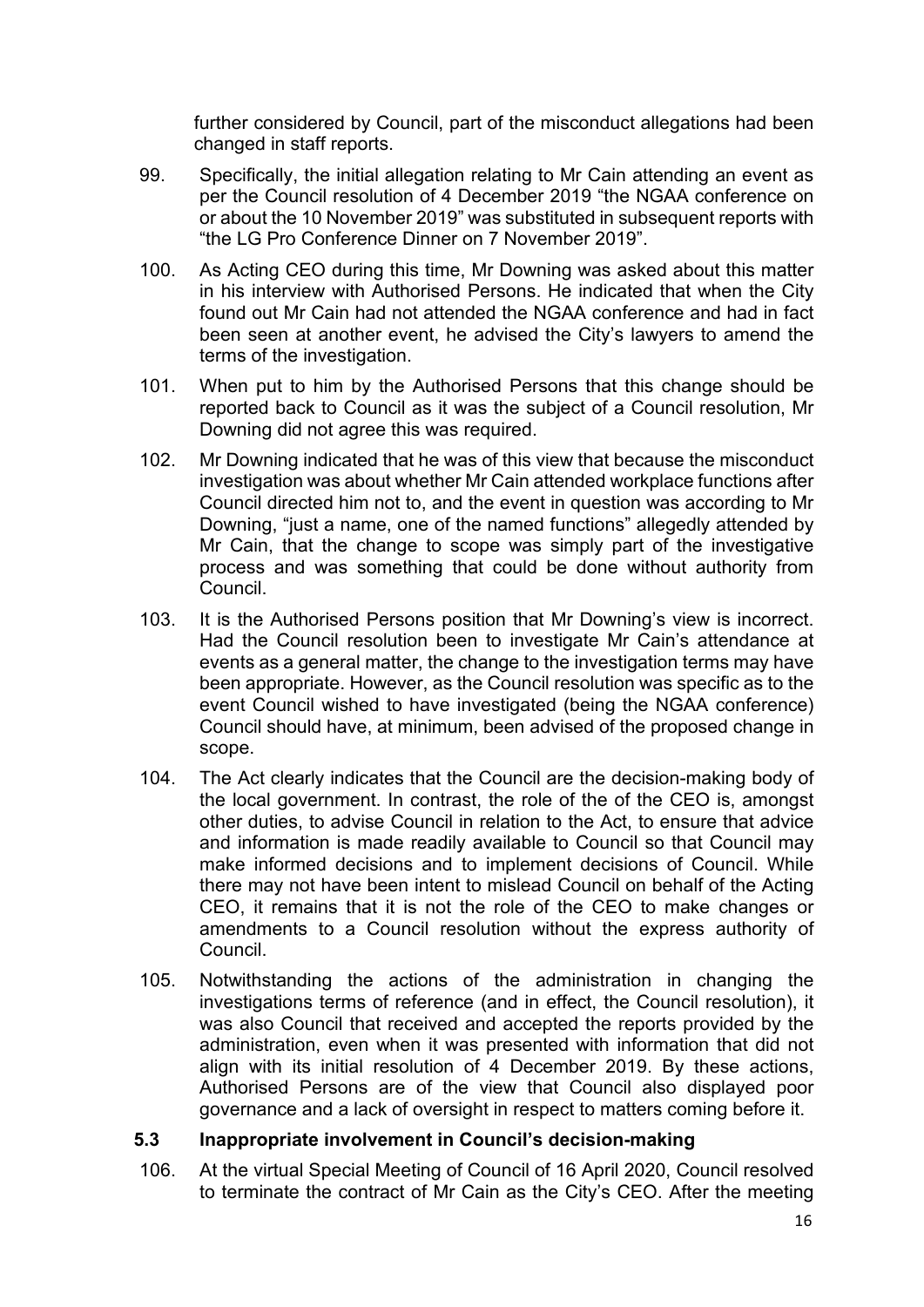proceeded behind closed doors, a motion to terminate the CEO's contract was moved by Cr Smith.

- 107. As noted by the Authorised Person who was present during the meeting as well as by elected members and administration staff during their interviews with the Authorised Persons – the process around the moving of Cr Smith's motion was chaotic and lengthy. It was also noted that both the City's lawyers and Acting CEO were attempting to assist Cr Smith through this process.
- 108. When asked about this matter in his interview with the Authorised Persons, Mayor Howlett stated that he was comfortable with the assistance given to Cr Smith by the lawyers as she was taking some time to get the wording correct.
- 109. Mayor Howlett was then asked about the Acting CEO's attempts to assist Cr Smith with the wording of her motion as during the meeting he had asked him to cease intervening. In response, he indicated that he was not comfortable with the level of intervention by the Acting CEO, so had asked him to stop.
- 110. Similarly, when Mr Downing was questioned about this matter, he acknowledged that the Mayor had asked him to stop assisting Cr Smith, stating that he was told to "butt out". He further advised that while he thought it was his role as acting CEO to assist as Cr Smith was struggling with her motion, after being asked by the Mayor to cease, he did.
- 111. However, material obtained by the Authorised Persons suggest that Mr Downing may have continued to attempt to assist Cr Smith with the wording for her motion unbeknownst to the rest of Council by way of an email he sent to her at 9.30pm titled 'reason' [sic]. The email contained wording in respect to Council exercising a clause of the CEO contract (relating to termination) and reference to relevant parts of the report into Mr Cain's alleged misconduct.
- 112. Meeting minutes show that when the email was sent at 9.30pm, Council was debating Cr Smith's motion to terminate Mr Cain's contract as CEO. The Acting CEO's seemingly covert attempt to assist Cr Smith with wording for her motion demonstrates at minimum, a lack of respect for the Mayor, elected members and of the meeting process itself by not including other elected members present at the meeting, in his email to Cr Smith. At worst, it could be viewed as an attempt by the Acting CEO to inappropriately involve himself in Council's decision-making processes.
- 113. While the actions of the Acting CEO in this instance were not fundamental to the ultimate outcome of Council's decision making processes regarding Mr Cain's tenure as CEO, the Authorised Persons consider this incident to demonstrate another example of poor governance and a concerning workplace culture at the City, where the separation of the roles of the administration and Council appears to be obscured and good governance procedures ignored.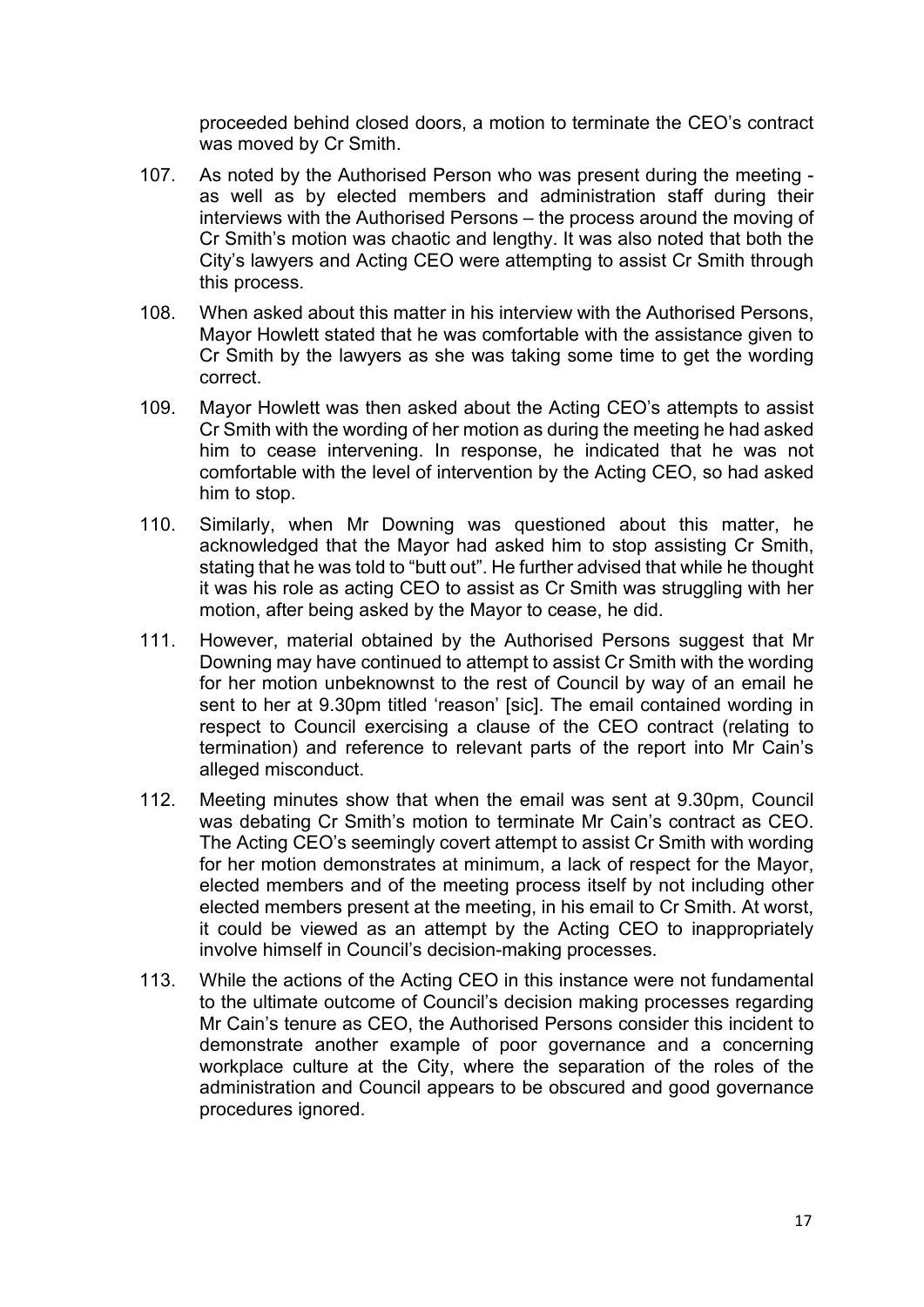### **5.4 Use of confidential information**

*Provision of confidential information to an outside third party*

- 114. As part of the Inquiry into the City, Authorised Persons reviewed a range of emails addressed to, and sent from, the authorised email addresses of all elected members and executive staff.
- 115. The review of emails identified that on 15 November 2019, the Acting CEO sent a confidential email to a third party.
- 116. The email sent to the third party was a forwarded email from the City's lawyers with an attached document. The attachment was a proposed draft of a letter to be sent from the Mayor to Mr Cain, inviting him to attend an interview with one of the investigators. The email and attached draft letter were both marked confidential.
- 117. When asked about this email during his interview, Acting CEO Mr Downing said he did not know why he had sent the email to the third party and suggested he may have done so in error. The Authorised Persons review of emails did not identify any follow-up email from either party in relation to the email being sent in error.
- 118. When further questioned by the Authorised Persons about the appropriateness of sending the confidential email to a third party, Mr Downing agreed that the email was confidential and should not have been sent to another person.
- 119. By distributing confidential information to a third party, the Acting CEO may have failed to comply with Part 3 of the City's Code of Conduct for Employees. Additionally, section 5.93 of the Act provides that it is an offence for an employee of a local government to improperly use information acquired in the performance of their duties, in order to cause an advantage, or detriment, to the local government, or another person.
- 120. Whether or not the Acting CEO intentionally provided confidential material to a third party with the intent to cause detriment to another person (in this case, Mr Cain) is a matter for the City to determine if it wishes to pursue further investigation. Notwithstanding, it may also be prudent for the City to remind employees and elected members of the importance of maintaining confidentiality in respect to information received in the course of their duties as representatives of the local government in order to comply with their obligations under the Act.

*Provision of confidential information within the administration*

- 121. The provision of confidential and sensitive material to persons that it should not have been provided to, was identified on other occasions throughout the Inquiry.
- 122. For example, at the Special Council Meeting of 16 April 2020 (where Council ultimately resolved to terminate Mr Cain as the City's CEO) a report was presented to Council, authored by all four City directors. Prior to consideration of the report, a staff motion was considered by Council recommending the meeting be closed to the public due to the confidential nature of business being discussed.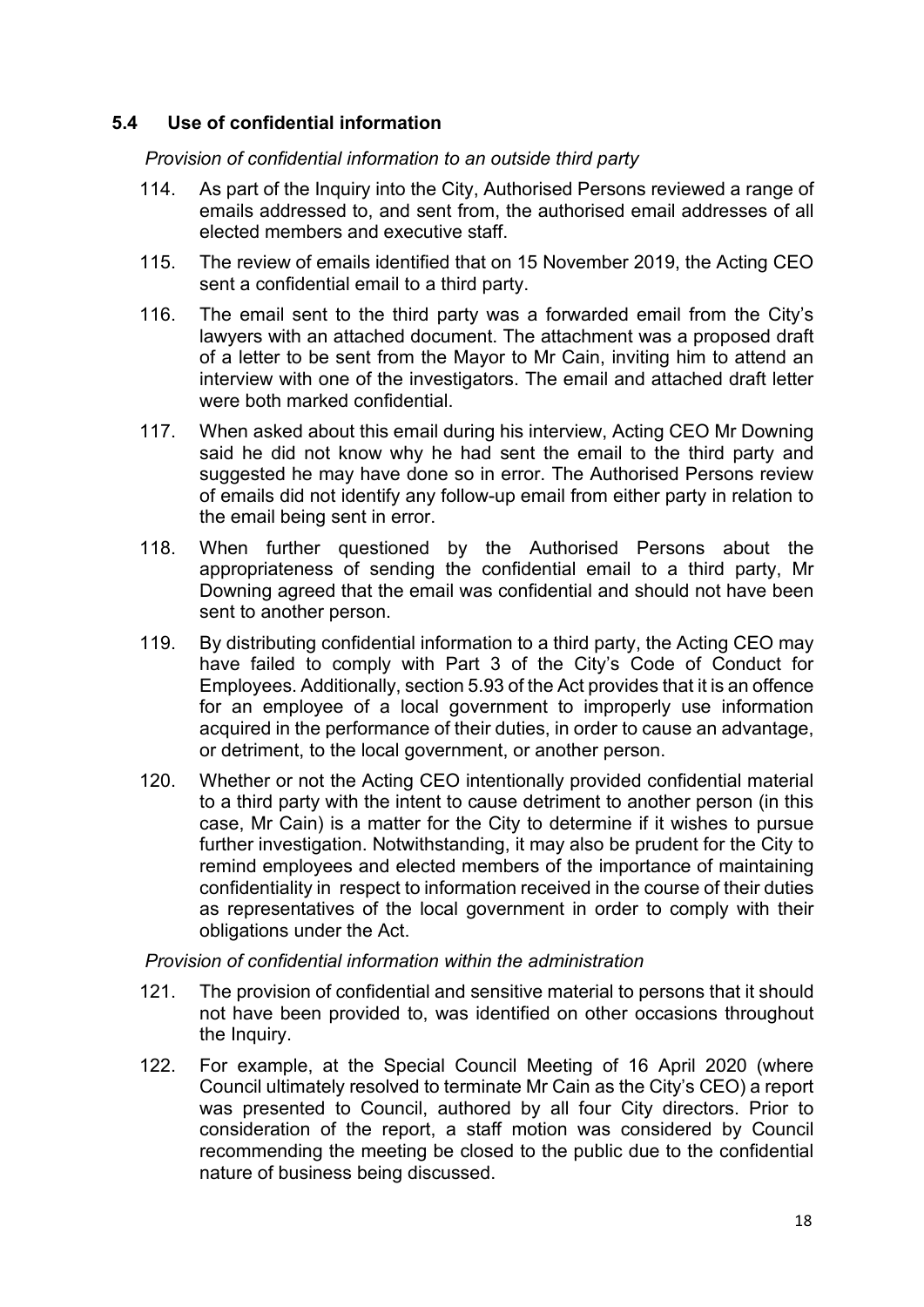- 123. As is the standard practice for such decisions, the recommendation for the meeting to go behind closed doors also included a recommendation of who should remain in the Chamber. It was recommended the City's lawyers and members of the City's executive team; Acting CEO Mr Downing, Director of Governance and Community Mr Green, Director of Planning and Development Services Mr Arndt and Director of Engineering and Works Mr Sullivan should remain in the meeting.
- 124. Authorised Persons reviewed a recording of the meeting (one Authorised Person was also in attendance) and note that there was extensive debate amongst elected members as to why all four directors should remain in the meeting when confidential matters were being discussed about their superior, Mr Cain. Further, elected members questioned why all members of the executive were involved in compiling a confidential report regarding their superior officer, Mr Cain.
- 125. During the meeting, the Director of Governance and Community advised Council the administration was of the view that the matters surrounding Mr Cain's employment were of importance for the entire executive, so all were involved with drafting the report.
- 126. He further advised that the executive team had been involved, to some extent or another, in assisting with all reports relating to the matters of Mr Cain, adding that it was normal practice for the executive to assist with formulating Council agendas and reports. Authorised Persons have also viewed emails which confirm that members of the executive provided comment and feedback on multiple reports for Council, relating to Mr Cain.
- 127. During the Council meeting and in subsequent interviews with the Authorised Persons, some elected members indicated that Council were not aware of this and had not given authority for administrative staff, other than the Acting CEO and Director of Community and Governance, to be privy to confidential information relating to Mr Cain.
- 128. It is the view of the Authorised Persons that regardless of whether it was the administration's standard process for the executive to assist with Council reports on general matters, in the matter of the employment relating to the City's CEO, this should not have been the case. Further, the Authorised Persons do not believe that it was up to the City's administration to determine who should, or should not be, disclosed confidential information regarding Mr Cain as it is a local government's Council, not its administration, that is directly responsible for making decisions relating to the appointment, contract of employment, and termination of a local government CEO.
- 129. Authorised Persons acknowledge that Mr Cain did send his initial email regarding an unsafe workplace to all members of the executive, however information discussed by Council following that time should have remained between Mr Cain, Council and persons Council had given authority to (such as the Acting CEO). Accordingly, while the Acting CEO was required to prepare reports to Council as per his obligations under the Act, no other members of the City's administration were required to be involved with these matters. Authorised Persons believe it was poor governance practice for other senior employees to be involved with, and privy to, information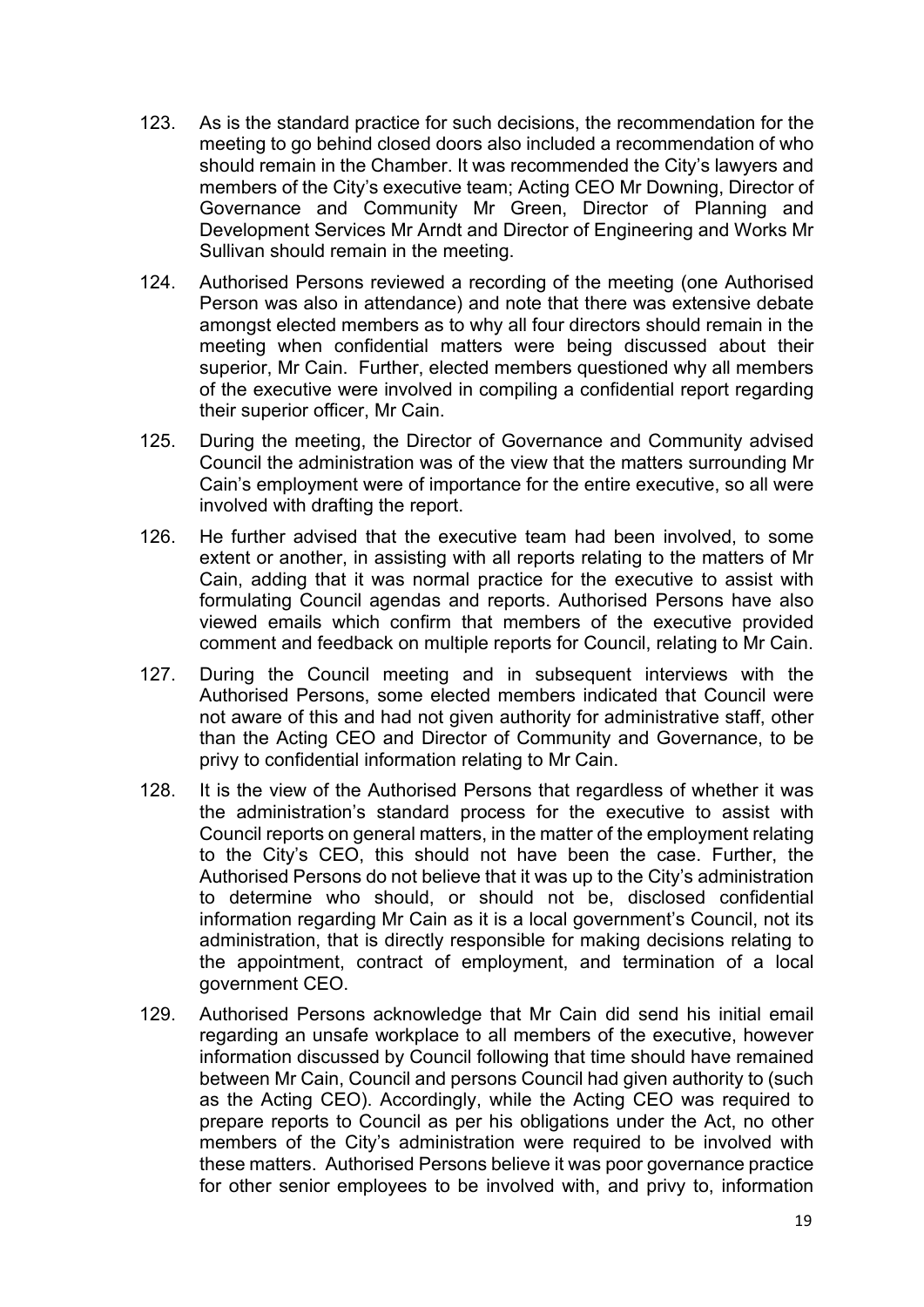relating to the employment status of a more senior employee, in this case their immediate superior.

- 130. In addition, the Inquiry identified other examples of inappropriate disclosure of confidential information to administrative staff. Particularly, it was apparent that the City's Human Resources Manager also regularly provided advice and assistance to the Acting CEO when he was preparing reports regarding Mr Cain's employment and related matters.
- 131. One elected member advised the Authorised Persons that Council was not aware that the Human Resources Manager had been privy to confidential information regarding Mr Cain until they were advised by Mr Downing in April 2020, after some elected members requested information about who had prior knowledge of the Fair Work Commission proceedings.
- 132. The Authorised Persons viewed a range of emails sent from the Acting CEO to the Human Resources Manager which identify the Human Resources Manager was aware of, and assisting with, matters relating to Mr Cain long before the Fair Work Commission proceedings were underway; including as far back as October 2019 when Mr Cain first made his claims of an unsafe workplace to Council.
- 133. In reviewing emails, Authorised Persons also identified some other correspondence regarding the Human Resources Manager which was concerning; noting that one specific email referred to accusations of inappropriate material about Mr Cain being circulated by the Human Resources Manager to other staff members.
- 134. It is the view of the Authorised Persons that this information raises specific questions as to the appropriateness of the decision made to allow the Human Resources Manager to be privy to, and provide advice on, confidential matters regarding Mr Cain, while also reiterating the more general concerns held by Authorised Persons about less senior employees being involved with, and providing advice on, confidential matters in relation to more senior employees, who may be their superiors.
- 135. Authorised Persons believe a more appropriate approach to be taken in this case, if the City was required to seek HR advice, would have been to seek wholly external expert advice, to ensure that any advice given in relation to Mr Cain and his employment matters was completely impartial and free from the apprehension of bias.

#### **5.5 Compliance with policies regarding provision of legal services**

- 136. During the Inquiry, some of the City's elected member raised concerns with the Authorised Persons about the Fair Work Commission proceedings questioning why the City's lawyers had provided legal services to Mayor Howlett, Cr Allen and Mr Downing in the Fair Work Commission proceedings, when no prior request or indeed approval, in accordance with the City's Legal Representation and Costs Indemnification Policy, had been made to the Council. Moreover, elected members raised concerns as to why the Council had not been informed about the legal proceedings until after they were finalised.
- 137. Information provided to the Inquiry confirms a law firm represented the City and other parties at the Fair Work Commission. Records indicate that the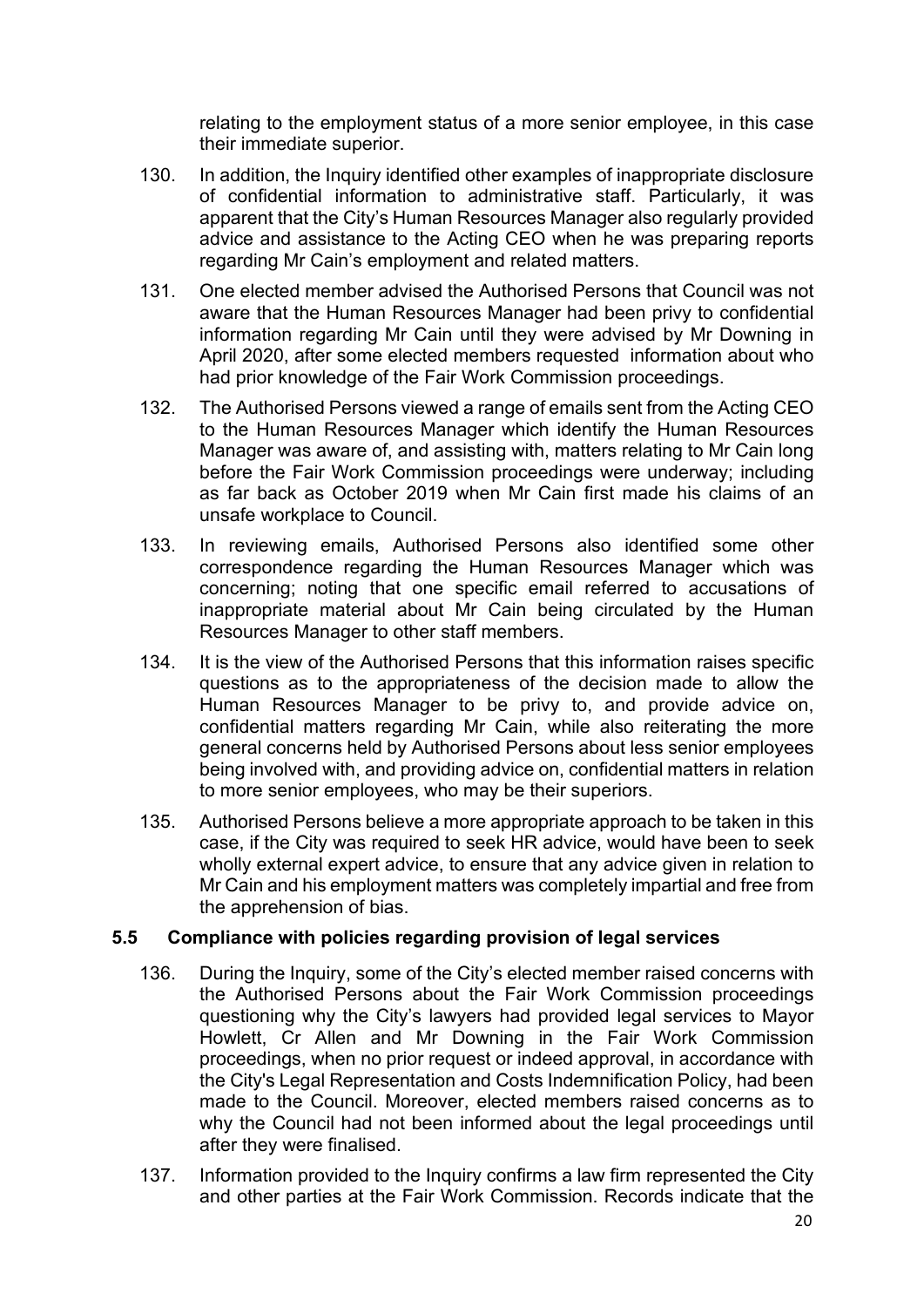City spent approximately \$190,000 (incl. GST) on legal fees for the Fair Work Commission proceedings (noting that most of these initial costs were reimbursed to the City via an insurance claim at a later date).

- 138. The invoice for the proceedings identifies legal services were charged to the City for the preparation of "witness" statements for Mr Downing, Mayor Howlett and Cr Allen. It also identifies other fees charged for services provided to Mr Downing.
- 139. The Legal Representation and Costs Indemnification Policy states that the authority to approve the provision of legal services for an elected member or employee is to be authorised by Council, except where there is a need for 'urgent legal services, before an application can be considered by Council'. In these cases, the policy provides that the CEO may give authorisation, under delegation.
- 140. The delegation of authority from Council to the CEO is made under the delegation LGAES13. Relevantly, the delegation provides that an application can be approved by delegated authority if it cannot wait until a meeting of Council is convened; that the approval is only up to the value of \$10,000, and all applications approved through delegated authority are subsequently informed to Council.
- 141. Additionally, the City's Obtaining Legal and Other Expert Advice Policy states that for any legal proceedings to which the City is required to formally respond elected members must be advised that a legal proceeding has been commenced as soon as practicable. For legal advice requested by Council, this must be reported back within seven days.
- 142. Authorised Persons requested information from the City to explain the circumstances surrounding the Fair Work Commission hearing, specifically as to why Council authorisation was not sought for the provision of legal services for Mr Downing, Mayor Howlett and Cr Allen, and why some elected members felt they were not provided with timely information in respect to these legal proceedings.
- 143. The response from the City, in a document provided by its lawyers, advised that legal services were not provided to Mayor Howlett and Cr Allen and that the legal services identified on the lawyer's invoice reflected the preparation of witness statements only. However, the response also advised that Mr Downing, Mayor Howlett and Cr Allen *'relied upon the witness statements that we [the law firm] had prepared as their evidence*'.
- 144. In respect to questions about Mr Downing's representation and any associated costs to the City, the response was more complex. The information from the lawyers noted that they had formed the view that Mr Downing's interests aligned with the City's, and that as they saw no conflict arising from them acting for both the City and Mr Downing in the proceedings, nor any additional work needing to be undertaken leading to increased costs, it was advised to the City that they [the law firm] should "*additionally act for Mr Downing in his personal capacity. That way, if the City was prevented from appearing at the hearing, the City's position could in effect be put to the Fair Work Commission via us appearing for Mr Downing*".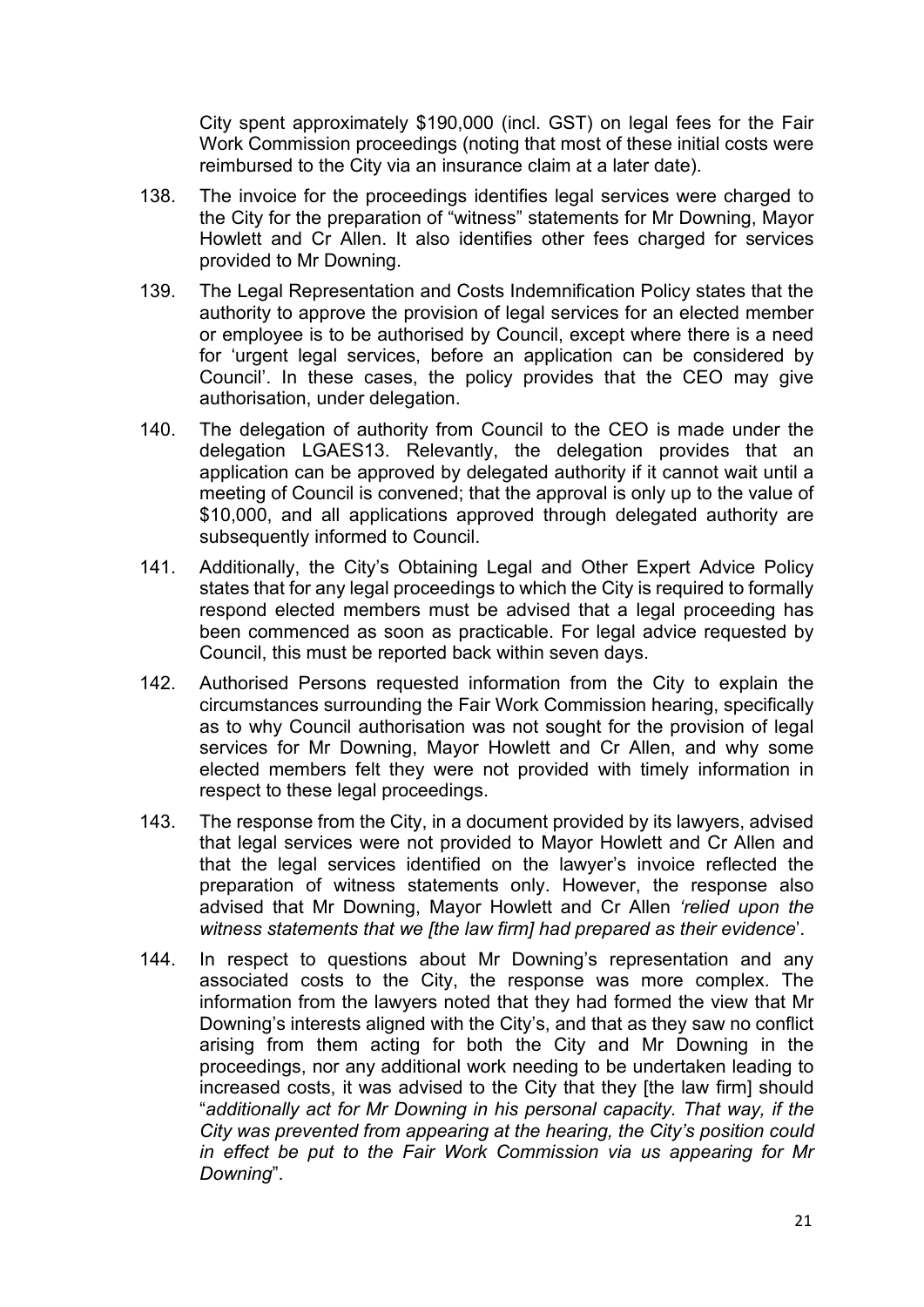- 145. Following the lawyers taking instructions from the City's Director Governance and Community, and the Human Resources Manager, and subsequent instructions from Mr Downing to act for him personally; they commenced acting for Mr Downing in the proceedings. Applications were also made to the Fair Work Commission for the lawyers to legally represent both the City and Mr Downing in the proceedings. These applications were successful.
- 146. The information provided by the lawyers also advised that the law firm did not invoice Mr Downing for any associated legal costs and services as it *'did not undertake any legal work for Mr Downing above and beyond the legal work that we had already been engaged and instructed to do by the City in defence of the Application'*.
- 147. It may be the case that no additional legal costs were borne to the City by the lawyers acting for Mr Downing at the Fair Work Commission; however the information provided clearly identifies that Mr Downing was represented by the City's lawyers in a personal capacity (i.e. provided with legal representation). It may also be the case that the City's lawyers only assisted Mayor Howlett and Cr Allen with the preparation of witness statements, however it is also the case that these statements were relied upon by both parties, as their evidence (i.e. a legal service as per the City's own policy definition).
- 148. Accordingly, Authorised Persons are of the view that as per City policy, Council approval should have been sought prior to the administration authorising actions in respect to the Fair Work Commission Proceedings.
- 149. This includes Council giving authorisation for the City's lawyers to act on behalf of the City and Mr Downing at the Commission and for legal services provided to Mayor Howlett and Cr Allen. No information has been provided to the Inquiry that suggests Council's authorisation was requested or granted for these actions.
- 150. If prior authorisation of Council was not possible, or not seen as appropriate given the circumstances, Council should still at minimum, have been advised by the administration that a legal proceeding was afoot which involved the City and/or its employee and elected members, as soon as it became known to the administration.
- 151. Based on a review of Council meeting minutes and proceedings, emails, and interviews with relevant persons, there is no information to suggest this advice was forthcoming. It was only after the Fair Work Commission proceedings were finalised and published on the Commission' website (17 April 2020) that all elected members were advised.

#### **5.6 Failure to disclose Impartiality Interests**

- 152. At the time of the Inquiry, Regulation 11 of the *Local Government (Rules of Conduct) Regulations 2007* was in place which prescribed how and when a disclosure of an impartiality interest was to be made by an elected member (as of February 2021, Regulation 11 was replaced by Regulation 22 of the *Local Government (Model Code of Conduct) Regulations 2021).*
- 153. Regulation 11 and subsequently Regulation 22 states that an elected member must disclose an interest that could, or could reasonably be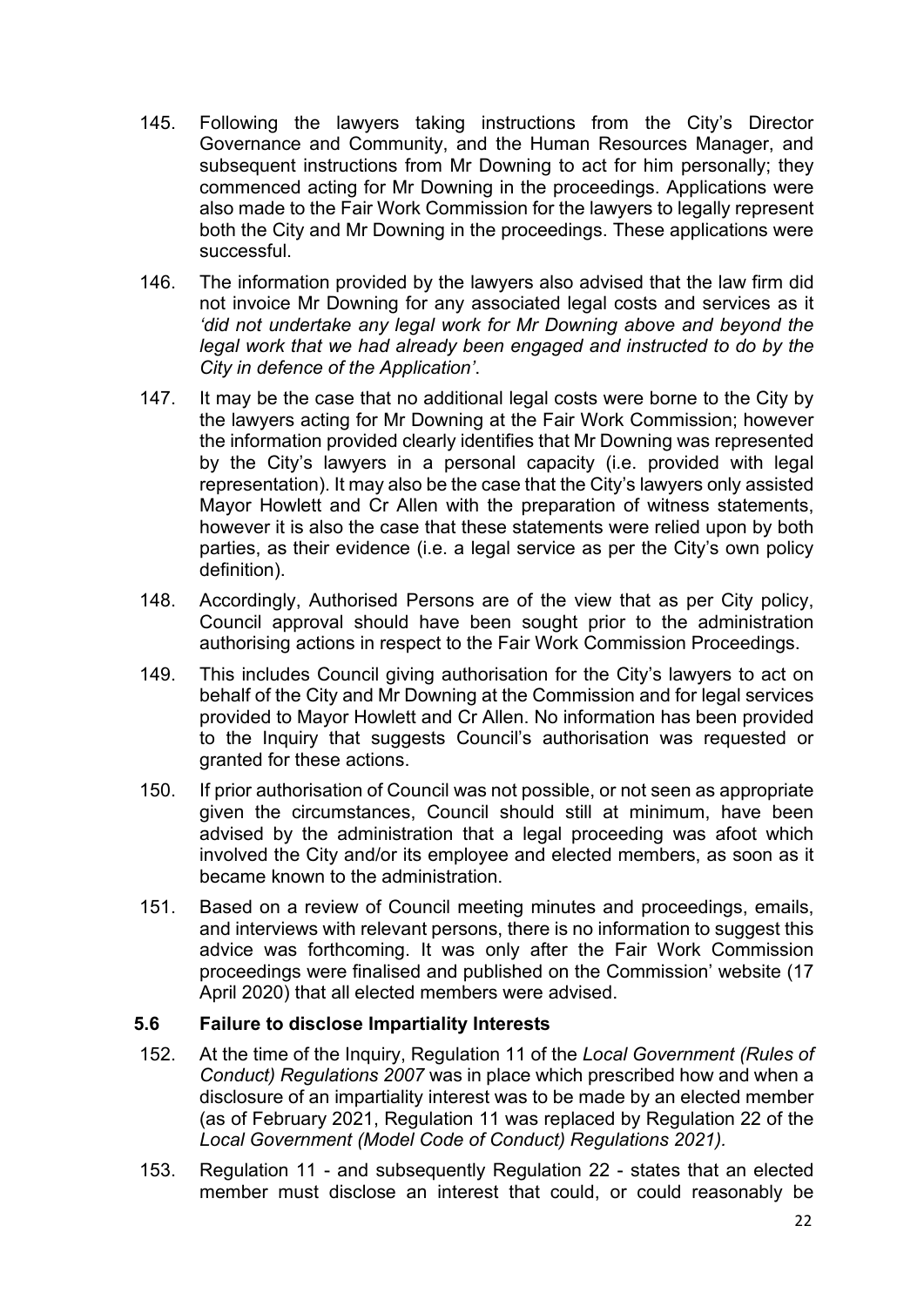perceived to, adversely affect the impartiality of the person having the interest. The regulations further require that a member who has such an interest in any matter to be discussed at a meeting, must disclose the nature of the interest prior to the meeting, or prior to the matter being discussed. The nature of the interest is to be recorded in the minutes of the meeting.

- 154. Similarly, at the time of the Inquiry, Regulation 34C of the *Local Government (Administration) Regulations* 1996 (following amendments of February 2021, this is now Regulation 19AD) required that a local government's code of conduct contain a requirement for a person who is an employee and has an interest in any matter to be discussed at a meeting attended by that person that could, or could reasonably been seen to adversely affect their impartiality, to disclose the nature of their interest to the meeting. The nature of the interest is to be recorded in the minutes of the meeting.
- 155. Regulation 34C and subsequently Regulation 19AD also prescribes that the code of conduct include a requirement that the same disclosure of interest applies to any employee who has given, or will give advice in respect to the matter being discussed at a meeting, even if they do not attend the meeting. The City's Code of Conduct for Employees includes both these provisions in clause 3.6.
- 156. Following the Special Meeting on 16 April 2020, an email was sent by Cr Stone to Mr Downing, Mr Green and elected members questioning why none of the parties to Mr Cain's Fair Work Proceedings had declared an impartiality interest at the meeting.
- 157. In reply, Mr Green sent Cr Stone an email advising:

"*As the action taken by Mr Cain in the Fair Work Commission (FWC), as noted in the attachment, was not the matter before Council, there was no need for parties to declare an impartiality interest at last night's SCM*"

158. Responding to Messrs Green, Downing and all elected members, Cr Stone sent a further email:

> "*The draft FWC proceedings was [sic] mentioned in several of the attachment documents in the SCM agenda. Actually it was used by the lawyers to show the breakdown of trust between Mr Cain and the City had occurred [sic]. Lack of trust was the reason given to terminate the CEO's employment contract… Respectfully, I disagree with your decisions that no impartiality submissions were required…"*

- 159. Cr Stone is correct, in that both the agenda and confidential minutes of the Special Meeting refer to the draft proceedings in the Fair Work Commission. However, it was not just in the attachments, but also in the staff report.
- 160. Notably, the staff report included a reference to Mr Cain providing an apology to the Mayor, Cr Allen and Mr Downing for a 'vexatious' complaint and referred to his actions in taking out a fair work application as 'threatening conduct'.
- 161. In response to Cr Stone's query, Mr Green again emailed Cr Stone (no other elected members this time) and reiterated his point that as the fair work application was not directly related to the purpose of the meeting it was not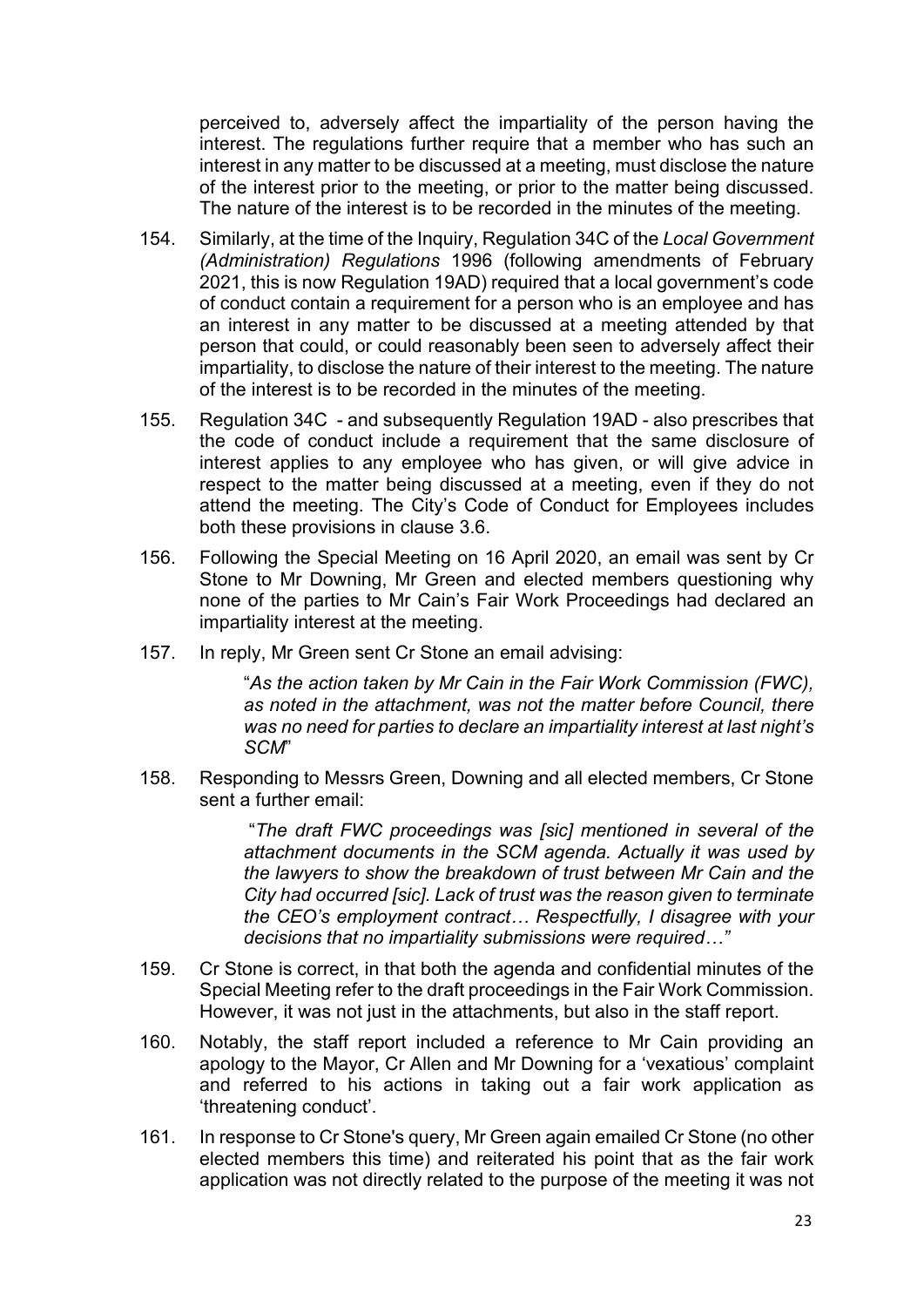necessary for the relevant elected members to declare an impartiality interest. The email also stated, "in any case, it is worth noting that Cr Allen and Cr Smith both declared an impartiality interest in the matter at the meeting".

- 162. The minutes identify this to be true in so much that an impartiality interest was declared by councillors Allen and Smith, with the nature of the interest being that they had previously sent a disparaging email about the extension of Mr Cain's contract.
- 163. Records indicate that the administration initially raised the matter of this email and potential impartiality interest with councillors Allen and Smith prior to the Council meeting. An email was sent by the administration to the councillors suggesting they disclose an impartiality interest because of correspondence they had with a former councillor which referred to the extension of Stephen Cain's contract in August 2019 as a 'slap in the face' to Mr Downing.
- 164. The advice provided to councillors Smith and Allen suggesting they disclose an impartiality interest because of their correspondence about Mr Cain's previous contract extension appears at odds with response to Cr Stone about what did, or did not, constitute an impartiality interest in the context of a matter before Council.

#### *Impartiality interest should have been disclosed by elected members*

- 165. The Authorised Persons question the argument put forward by the administration that as the Fair Work Commission proceedings were not the matter before Council, they were interests that did not require disclosure.
- 166. It is the view of the Authorised Persons that regardless of whether the Fair Work Commission proceedings were or were not a matter directly before Council, the proceedings involved Mr Cain alleging that he had been the subject of workplace bullying by the named elected members. Those members were directly required to vote on the employment status of Mr Cain.
- 167. It is also noted that the Fair Work Commission proceedings, where Mr Cain's allegations of bullying were ultimately dismissed, took place on the day of the Special Council Meeting, 16 April 2020.
- 168. These factors, in the view of the Authorised Persons, would likely give rise in the mind of a reasonable person, to a conclusion that the decision maker (in this case the elected members involved in the Fair Work Commission matter) would not bring an impartial mind to the decision before them. It is in this situation that the impartiality interest arises, which elected members are required by law to declare. The fact that the proceedings were confidential, is not in and of itself a reason for not declaring the impartiality interest.
- 169. It is the view of the Authorised Persons that a person who is a party to a legal proceeding involving an individual, to whom a decision before Council was being debated and resolved, is an interest which could or could reasonably be perceived to adversely affect the impartiality of the decision makers.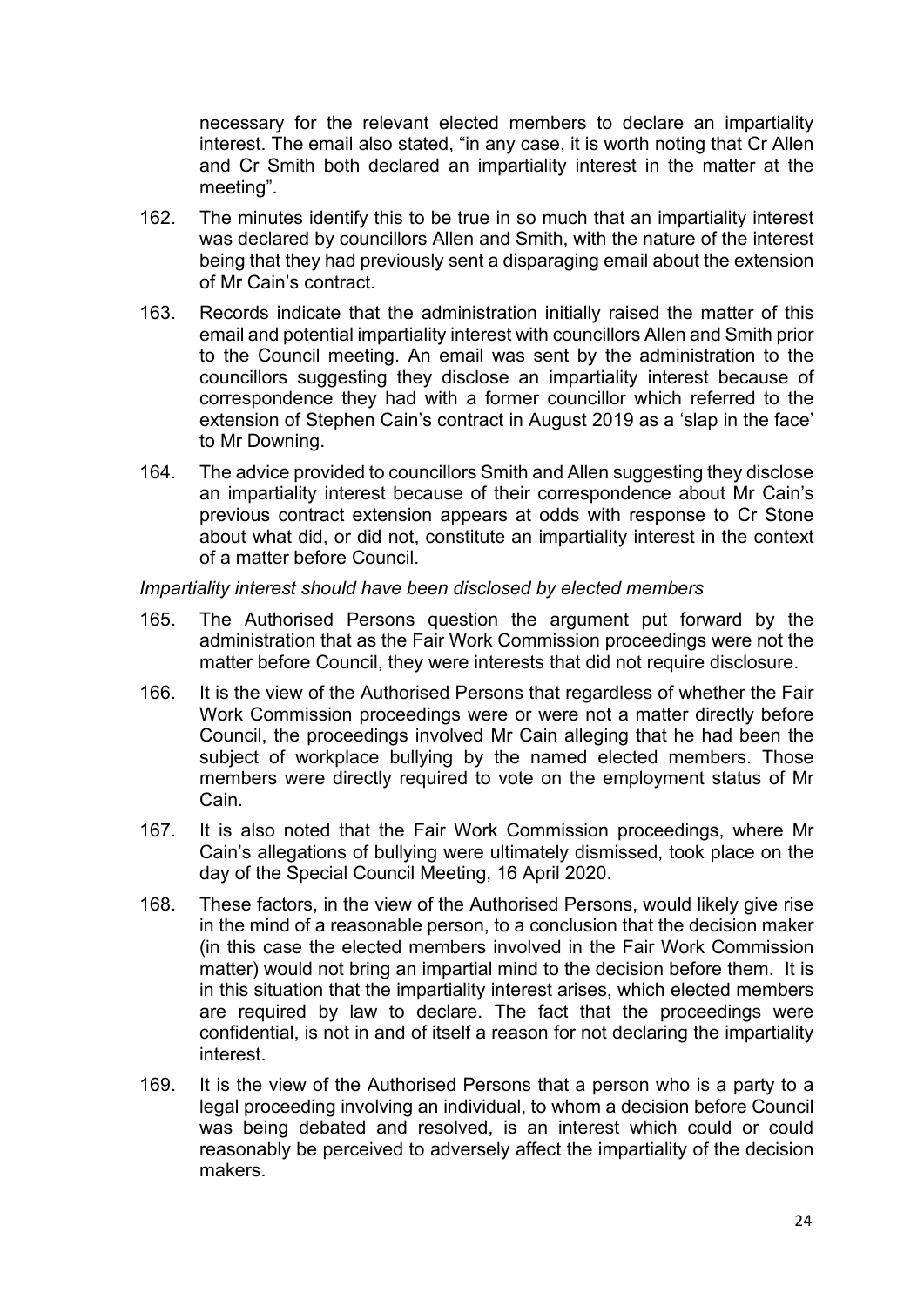- 170. Accordingly, the failure by councillors Smith and Allen and Mayor Howlett, to disclose, pursuant to the regulations, an impartiality interest in the decision before Council, is a failure to adhere to the principles of good governance with respect to open and transparent decision making.
- 171. It is also noted that during the Fair Work Commission proceedings, two documents were presented as evidence on behalf of Mr Cain which were City documents relating in the form of emails between elected members. When Mr Cain was examined during the proceedings, he advised that he was provided with the information via Cr Chontelle Stone.
- 172. In line with the expectations of elected members to disclose an interest that could, or could be seen to, adversely affect the impartiality of the person having the interest, it is the view of the Authorised Persons that a council member who had provided local government information for legal proceedings, to an individual whom a decision before Council is being debated and resolved, is an interest which could, or could reasonably be perceived to adversely affect the impartiality of the decision maker.
- 173. For these reasons, Authorised Persons are of the view that Cr Stone also failed to disclose, pursuant to the regulations, an impartiality interest in the decision before Council on 16 April 2020.

#### *Impartiality interest should also have been disclosed by Acting CEO Downing*

- 174. Further, Authorised Persons believe that the Acting CEO failed to comply with the City's Code of Conduct part 3.6 (and regulation 34C of the Administration Regulations) as he also held an impartiality interest, that he failed to disclose, at the Special Meeting of Council on 16 April 2020.
- 175. In the case of Mr Downing as Acting CEO, the nature of his interest/s in the matter to be discussed at the meeting were multiple, including:
	- he had been involved in compiling reports for Council relating to Mr Cain's allegations of an unsafe workplace.
	- he had instructed and provided information on Council's behalf to the City's lawyers and the investigator who was engaged to investigate allegations of misconduct by Mr Cain.
	- he had been privy to correspondence between elected members regarding Mr Cain's extension of contract (as noted above) where it has been inferred that he be promoted to the role of CEO, in place of Mr Cain; and
	- he was one of the parties to which, Mr Cain had alleged in the Fair Work Commission proceedings had engaged in repeated unreasonable (bullying) behaviour.
- 176. In these circumstances, a reasonable person would likely consider that as Acting CEO, Mr Downing may not be able to provide impartial advice to Council, in respect of the matter before Council at the 16 April 2020 meeting. It is the view of the Authorised Persons, that the nature of Mr Downing's interests were interests which could give rise to a reasonable apprehension of bias. Therefore, he should have disclosed the nature of those interests under clause 3.6 of the Code of Conduct for Staff and regulation 34C of the Administration Regulations, before the 16 April 2020 meeting.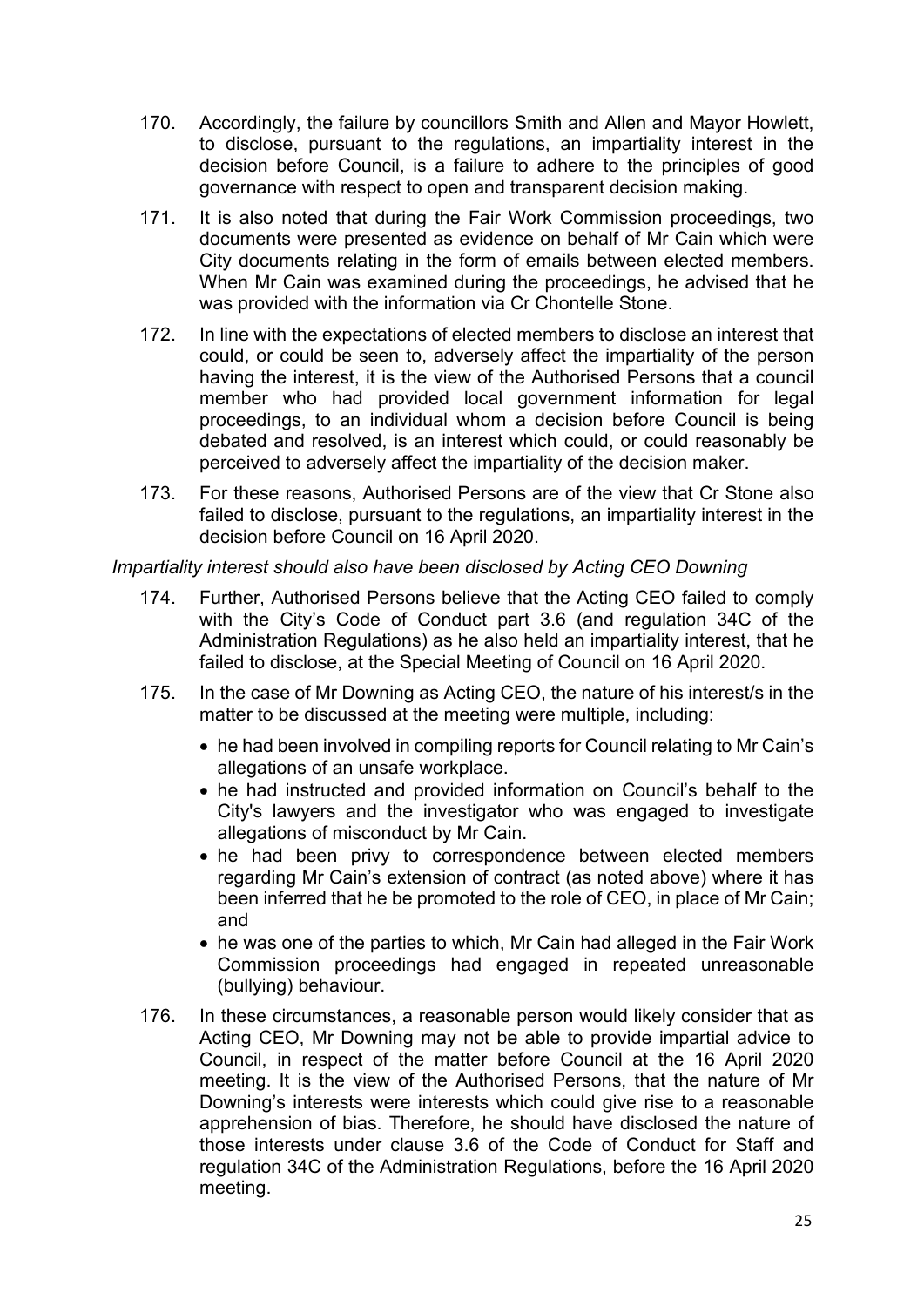## **5.7 Absolute Majority Decision**

- 177. As previously noted, at the Special Council Meeting of 16 April 2020, a motion was put forward by Cr Smith to terminate the then CEO's contract. The motion, if passed would have had a substantial level of financial impact on the City. The motion was debated and voted on with the result a tied 50:50 vote; five in favour, with five votes against the motion. The Mayor had the casting vote, voting in favour of the motion to terminate Mr Cain's employment.
- 178. During the meeting, an elected member queried if an absolute majority vote was required due to the decision having a considerable financial impact on the City. However, the query was made after the vote to terminate the CEO's contract had occurred.
- 179. By way of an email sent after the meeting, the Authorised Persons also queried why only a simple majority vote was taken when the decision would have financial implications for the City and why the expenditure related to the decision was not included in the annual budget. An answer was received from the Acting CEO the next day stating:

*"It would only be necessary to seek Council approval to vary the employee cost budget if the actual costs were unable to be contained within the adopted budget. The 2019/20 annual budget is showing a surplus of \$650 000 at the end of March 2020 for this line item, so I don't believe this separation package requires amendment to the adopted annual budget."*

- 180. It is acknowledged that a decision to terminate the CEO's contract is a contractual decision of Council. What the Authorised Persons believe wasn't considered is the financial aspect of the decision; and are of the view that the Acting CEO's reply to the Department did not address these concerns.
- 181. The Statement of Financial Activity as at February 2020 is Year to Date (YTD) actual expenditure for the line item of 'Executive Services' as \$1,674,061 which is near to the expected expenditure. The Statement of Financial Activity as at March 2020 is YTD actual expenditure for the line item of 'Executive Services' as \$1,960,504, which is \$286,443 expenditure for the month of March. This monthly expenditure, if continued, would bring the total expenditure close to the budgeted amount for that line item.
- 182. The Statement of Financial Activity as at April 2020 is YTD actual expenditure for the line item of Executive Services as \$2,502,373, which is \$541,869 for the month of April.
- 183. At the Ordinary Council Meeting on 11 June 2020 a variance to the budget was put to Council for \$5.81 million in operating expenditure which included an overspend of \$0.47 million in executive salaries due to CEO termination payment and ongoing higher duty payments for the Acting CEO. There was a \$0.38 million variance to the Employee Costs – Direct to which includes executive salaries.
- 184. The variance confirms that the expenditure from the municipal fund to pay out the CEO's contract was not included in the annual budget. The variation thus required an absolute majority pursuant to s.6.8(1)(b) of the Act.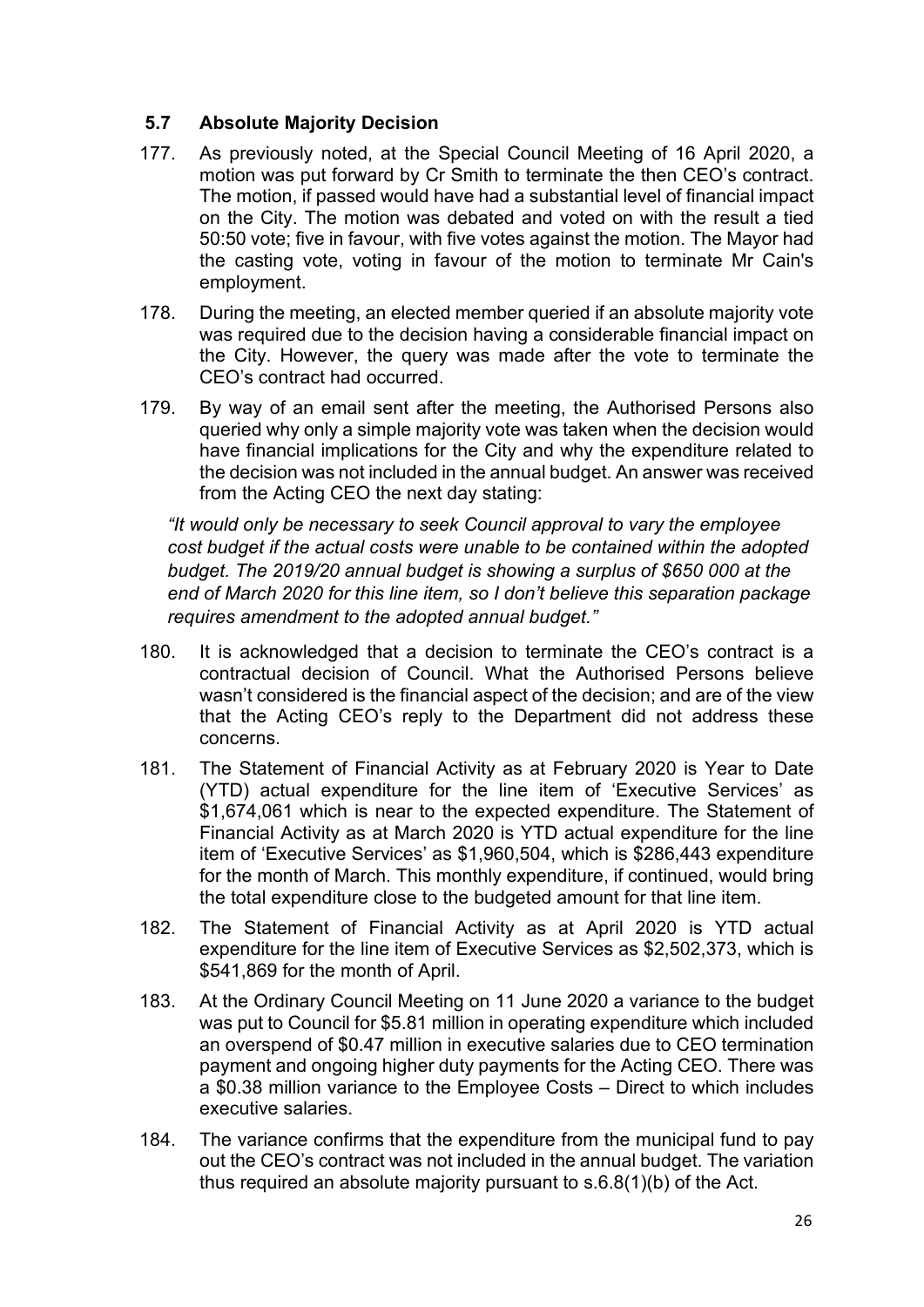- 185. As of 3 February 2021, the *Local Government (Administration) Amendment Regulations 2021* came into force which provide a set of minimum standards for local government CEO employment, performance management and termination. The regulations require, among other things, that a local government Council endorse a decision to terminate the CEO's employment by way of an absolute majority resolution.
- 186. Authorised persons acknowledge that at the time of Mr Cain's termination as CEO in April 2020, this legislation was not enacted. However, it has also long been the position of the Department that as a Council is required to appoint a CEO by way of absolute majority decision, good governance principles suggest that any changes to the term of a CEO contract and/or the termination of a CEO should also be decided by way of absolute majority.
- 187. In line with this and by way of the financial implications noted above, it is the view of the Authorised Persons that the City should have sought advice from the Department as to the best practice governance requirements for the CEO's termination, and accordingly, Council should have made its decision to terminate Mr Cain's contract with an absolute majority resolution.

# <span id="page-29-0"></span>**6. Recommendations**

- 188. It is recommended that:
	- 1. The City undergo an independent governance review (with scope approved by the Director General) within three months of this report becoming final and provide the Director General with a copy of the review's findings and report upon its completion.
	- 2. All elected members and members of the City's executive team undertake training and mediation as determined appropriate by the Director General, within six months of receipt of the final report, to enable them to work as a cohesive and well-governed group in the best interests of the local government.
	- 3. Within six months of receipt of this report, the City's CEO is to deliver a report to the Director General of the Department outlining:
		- i. the steps taken in response to the above recommendations;
		- ii. identifying the persons who have attended training as set out in recommendation 2 and any reasons given for non-attendance;
		- iii. any other information considered to be relevant in respect to any further changes the City has made in response to the recommendations and/or information contained within this report.